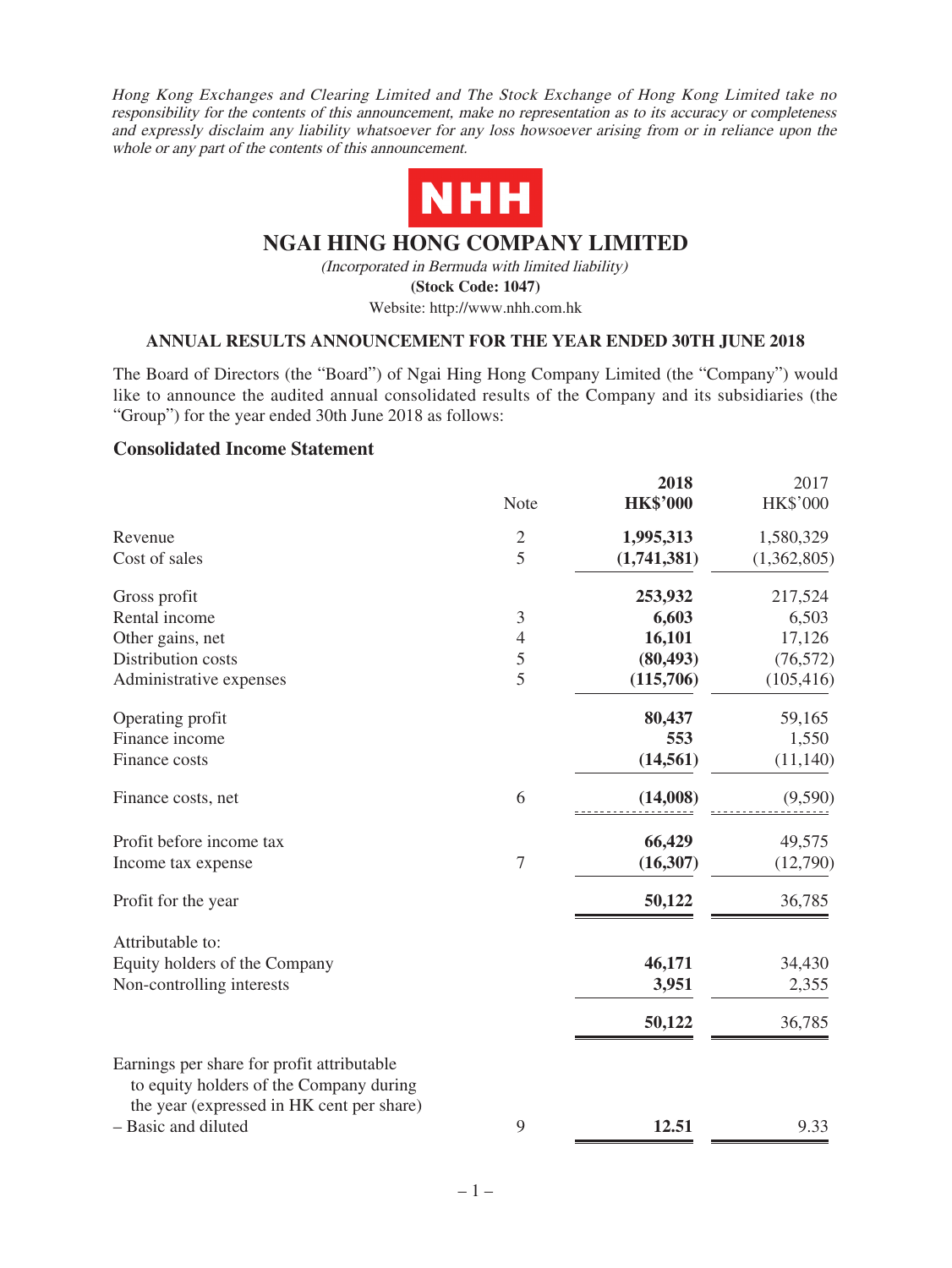# **Consolidated Statement of Comprehensive Income**

|                                                    | 2018            | 2017            |
|----------------------------------------------------|-----------------|-----------------|
|                                                    | <b>HK\$'000</b> | <b>HK\$'000</b> |
| Profit for the year                                | 50,122          | 36,785          |
| Other comprehensive loss:                          |                 |                 |
| Item that will not be reclassified subsequently to |                 |                 |
| income statement:                                  |                 |                 |
| Revaluation gain of property, plant and equipment  |                 |                 |
| on transfer to investment properties               |                 | 363             |
| Items that may be reclassified subsequently to     |                 |                 |
| income statement:                                  |                 |                 |
| Currency translation differences                   | 14,684          | (4,226)         |
| Other comprehensive income/(loss) for the year     | 14,684          | (3,863)         |
| Total comprehensive income for the year            | 64,806          | 32,922          |
| Total comprehensive income attributable to:        |                 |                 |
| - Equity holders of the Company                    | 60,679          | 30,607          |
| - Non-controlling interests                        | 4,127           | 2,315           |
|                                                    | 64,806          | 32,922          |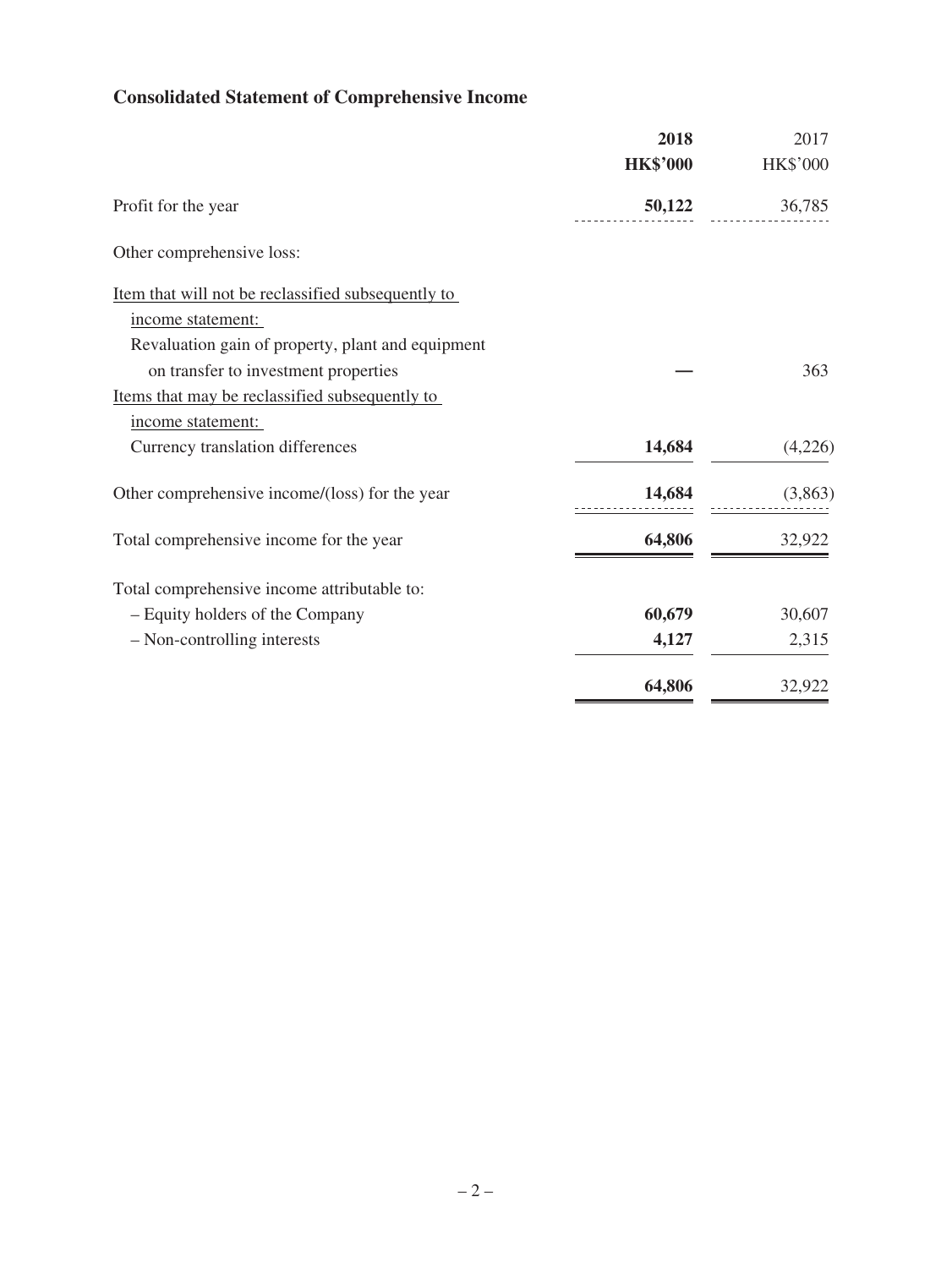# **Consolidated Balance Sheet**

|                                             |      | 2018            | 2017     |
|---------------------------------------------|------|-----------------|----------|
|                                             | Note | <b>HK\$'000</b> | HK\$'000 |
| <b>ASSETS</b>                               |      |                 |          |
| Non-current assets                          |      |                 |          |
| Property, plant and equipment               |      | 129,143         | 117,412  |
| Leasehold land and land use rights          |      | 18,399          | 18,531   |
| Investment properties                       |      | 141,380         | 127,801  |
| Intangible assets                           |      |                 |          |
| Available-for-sale financial asset          |      | 2,000           | 2,000    |
| Deferred income tax assets                  |      | 7,497           | 5,655    |
| Deposits and prepayments for property,      |      |                 |          |
| plant and equipment and renovation costs    |      | 3,635           | 4,929    |
|                                             |      | 302,054         | 276,328  |
| <b>Current</b> assets                       |      |                 |          |
| Inventories                                 |      | 290,158         | 255,767  |
| Trade and bills receivables                 | 10   | 284,292         | 264,882  |
| Other receivables, prepayments and deposits |      | 19,466          | 26,599   |
| Income tax recoverable                      |      | 110             | 501      |
| Restricted bank deposits                    |      | 35,799          | 22,989   |
| Cash and bank balances                      |      | 117,716         | 105,947  |
|                                             |      | 747,541         | 676,685  |
| <b>Total assets</b>                         |      | 1,049,595       | 953,013  |
| <b>EQUITY</b>                               |      |                 |          |
| Capital and reserves attributable to        |      |                 |          |
| the Company's equity holders                |      |                 |          |
| Share capital                               |      | 36,920          | 36,920   |
| Share premium                               |      | 62,466          | 62,466   |
| Other reserves                              |      | 57,948          | 43,960   |
| Retained earnings                           |      | 351,881         | 316,786  |
|                                             |      | 509,215         | 460,132  |
| Non-controlling interests                   |      | 24,826          | 23,065   |
| Total equity                                |      | 534,041         | 483,197  |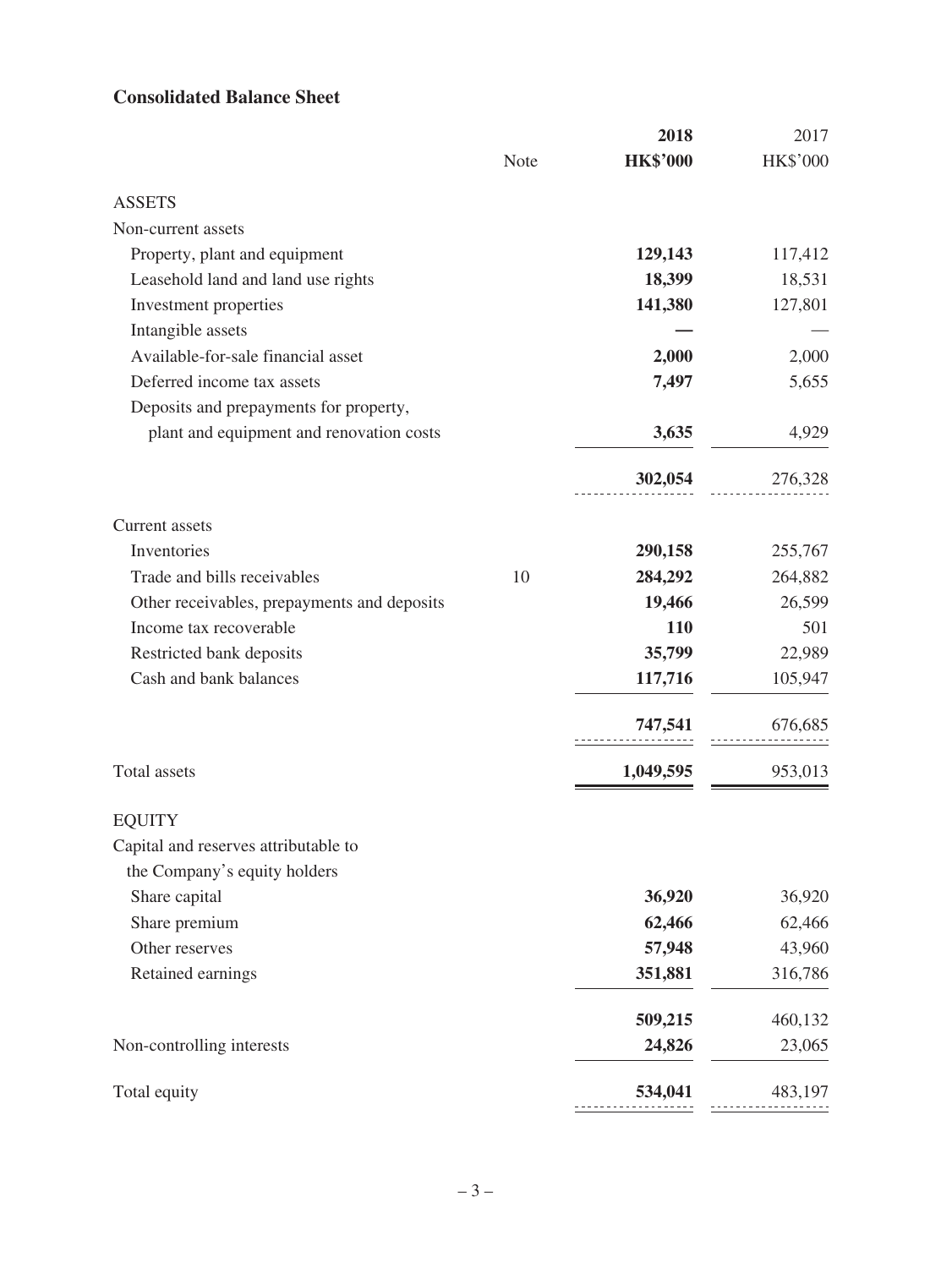|                                                |      | 2018            | 2017            |
|------------------------------------------------|------|-----------------|-----------------|
|                                                | Note | <b>HK\$'000</b> | <b>HK\$'000</b> |
| <b>LIABILITIES</b>                             |      |                 |                 |
| Non-current liabilities                        |      |                 |                 |
| Deferred income tax liabilities                |      | 6,917           | 6,863           |
| Provision for reinstatement                    |      | 884             |                 |
|                                                |      | 7,801           | 6,863           |
| <b>Current liabilities</b>                     |      |                 |                 |
| Trade and bills payables                       | 11   | 86,059          | 88,513          |
| Other payables, deposits received and accruals |      | 38,213          | 35,127          |
| <b>Bank borrowings</b>                         |      | 375,529         | 331,830         |
| Derivative financial instruments               |      |                 | 29              |
| Income tax payable                             |      | 7,952           | 7,454           |
|                                                |      | 507,753         | 462,953         |
| <b>Total liabilities</b>                       |      | 515,554         | 469,816         |
| Total equity and liabilities                   |      | 1,049,595       | 953,013         |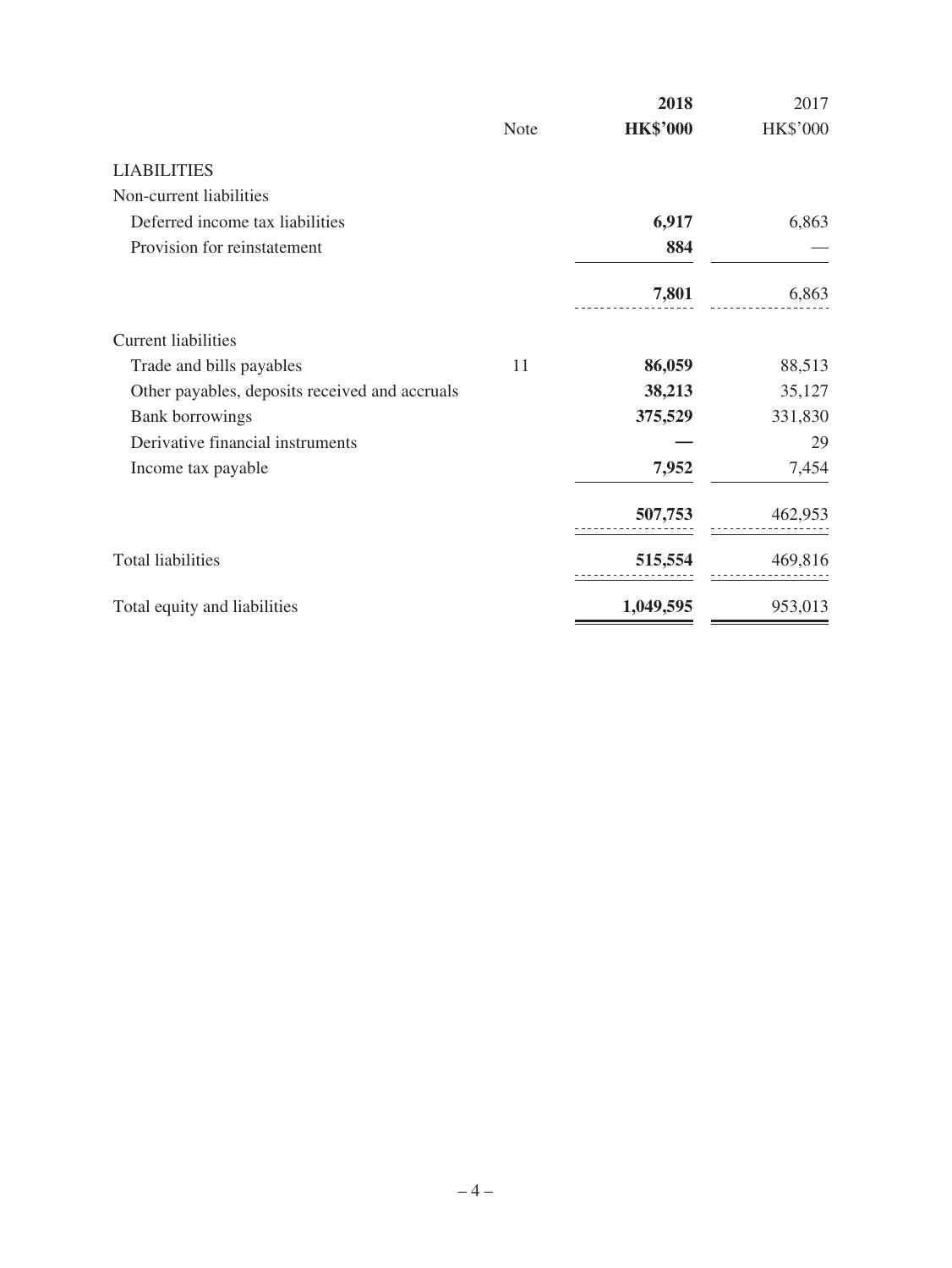Notes:

### **1. Basis of preparation**

The consolidated financial statements of the Group have been prepared in accordance with all applicable Hong Kong Financial Reporting Standards ("HKFRSs") issues by the Hong Kong Institute of Certified Public Accountants ("HKICPA") and requirements of the Hong Kong Companies Ordinance (Cap. 622). The consolidated financial statements have been prepared under the historical cost convention, as modified by the revaluation of investment properties, available-for-sale financial asset, financial assets and financial liabilities (including derivative instruments) at fair value through profit or loss, which are carried at fair value.

The preparation of financial statements in conformity with HKFRSs requires the use of certain critical accounting estimates. It also requires management to exercise its judgement in the process of applying the Group's accounting policies. The areas involving a higher degree of judgement or complexity, or areas where assumptions and estimates are significant to the consolidated financial statements.

(a) Effect of adopting new standards, amendments to standards and interpretation

| Amendments to Hong Kong Accounting<br>Standard ("HKAS") 12 | Income Taxes                             |
|------------------------------------------------------------|------------------------------------------|
| Amendments to HKAS 7                                       | <b>Statement of Cash Flows</b>           |
| Amendment to HKFRS 12                                      | Disclosure of Interest in Other Entities |

The adoption of the above new standards, amendments to standards and interpretation has had no material effect on the Group's result and financial position.

(b) The following new standards and amendments to standards have been issued but are not effective for the annual period beginning 1st July 2017 and have not been early adopted:

| <b>HKFRS 9</b>                                                                                               | Financial Instruments $1$                                                               |
|--------------------------------------------------------------------------------------------------------------|-----------------------------------------------------------------------------------------|
| <b>HKFRS 15</b>                                                                                              | Revenue from Contracts with Customers <sup>1</sup>                                      |
| Amendments to HKFRS 2                                                                                        | Classification and Measurement of Share-based<br>Payment Transactions <sup>1</sup>      |
| Amendments to HKFRS 4                                                                                        | Applying HKFRS 9 Financial Instruments with<br>HKFRS 4 Insurance Contracts <sup>1</sup> |
| Amendment to HKFRS 1                                                                                         | First Time Adoption of HKFRS <sup>1</sup>                                               |
| Amendment to HKAS 28                                                                                         | Investments in Associates and Joint Ventures <sup>1</sup>                               |
| Amendments to HKAS 40                                                                                        | Transfers of investment property <sup>1</sup>                                           |
| Hong Kong International Financial Reporting<br>Interpretations Committee ("HK (IFRIC)")<br>Interpretation 22 | Foreign Currency Transactions and Advance<br>Consideration <sup>1</sup>                 |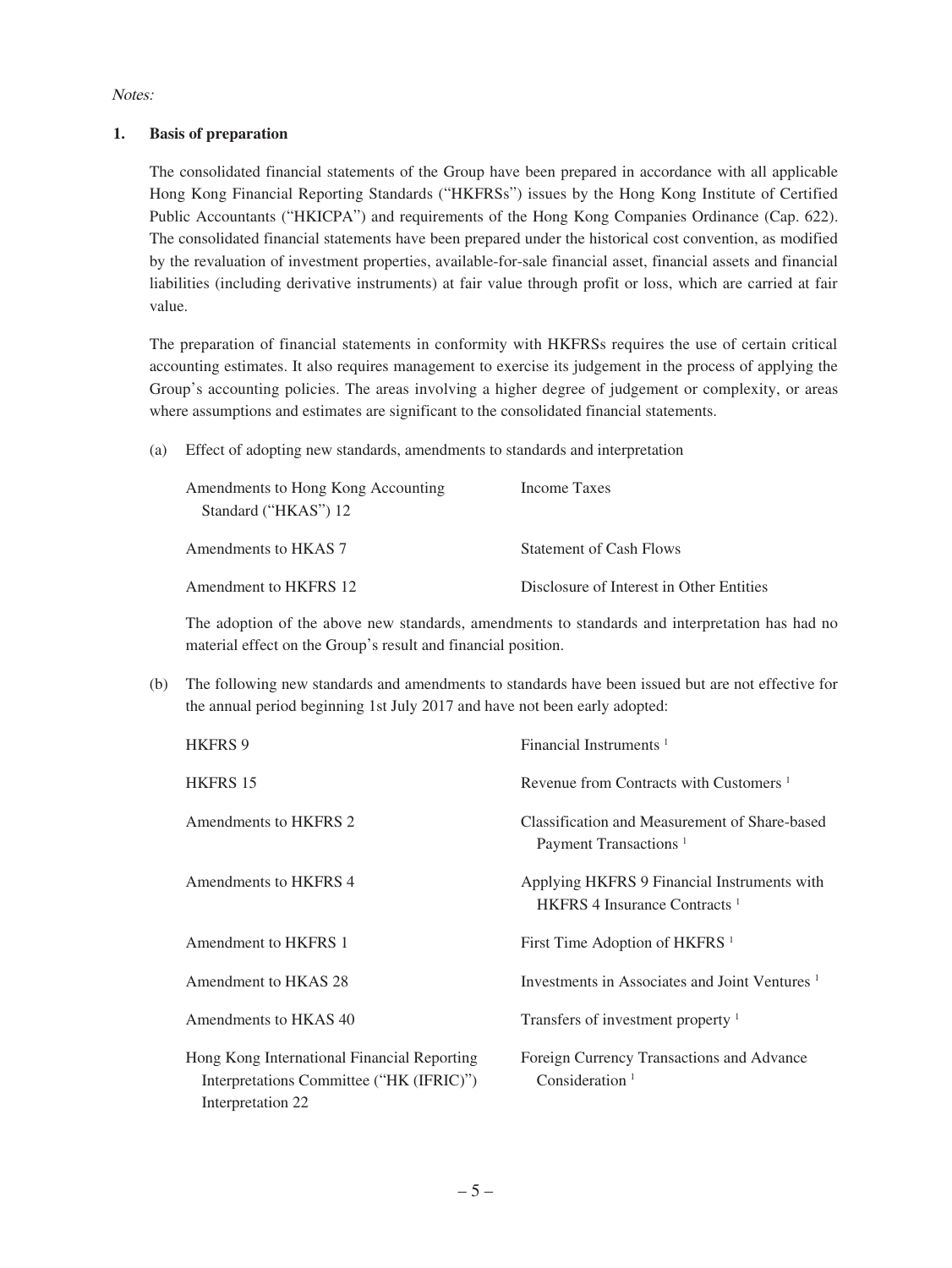| HKFRS 16                           | Leases $2$                                                                                            |
|------------------------------------|-------------------------------------------------------------------------------------------------------|
| HK(IFRIC) Interpretation 23        | Uncertainty over Income Tax Treatment <sup>2</sup>                                                    |
| Amendments to HKFRS 10 and HKAS 28 | Sale or Contribution of Assets between an<br>Investor and its Associate or Joint Venture <sup>3</sup> |

<sup>1</sup> Effective for annual periods beginning on or after 1st January 2018

<sup>2</sup> Effective for annual periods beginning on or after 1st January 2019

<sup>3</sup> To be determined

The Group has commenced, but not yet completed, an assessment of the impact of the new standards and amendments to standards on its results of operations and financial position. However, none of the above new standards and amendments to standards is expected to have a significant effect on the financial statements, except the following set out below:

#### HKFRS 9: "Financial Instruments"

HKFRS 9 addresses the classification and measurement of financial assets, financial liabilities, general hedge accounting and impairment requirements for financial assets. It replaces the guidance in HKAS 39 that relates to the classification and measurement of financial instruments. HKFRS 9 retains but simplifies the mixed measurement model and establishes three primary measurement categories for financial assets: amortised cost, fair value through other comprehensive income and fair value through profit or loss.

In relation to the impairment of financial assets, HKFRS 9 requires an expected credit loss model, as opposed to an incurred credit loss model under HKAS 39 Financial Instruments: Recognition and Measurement. The expected credit loss model requires an entity to account for expected credit losses and changes in those expected credit losses at each reporting date to reflect changes in credit risk since initial recognition. In other words, it is no longer necessary for a credit event to have occurred before credit losses are recognised.

The Group has reviewed its financial assets and liabilities and expects that the Group's financial asset that is currently classified as available-for-sale ("AFS") will satisfy the condition for classification as at fair value through other comprehensive income ("FVTOCI") and hence there will be no change to the accounting for these assets.

There will be no impact on the Group's accounting for financial liabilities, as the new requirements only affect the accounting for financial liabilities that are designated at fair value through profit or loss and the Group does not have any such liabilities. The derecognition rules have been transferred from HKAS 39: Financial Instruments: Recognition and Measurement and have not been changed.

In addition, the expected credit loss model may result in early provision of credit losses which are not yet incurred in relation to the Group's financial assets measured at amortised cost. Based on the historical experience of the Group, the default rates of the outstanding balances with customers are low. The Directors are of the view that if the expected credit losses ("ECL") model under HKFRS 9 were to be applied by the Group, the accumulated amount of impairment loss to be recognised by the Group as at 1st July 2018 would not be significantly different as compared to the accumulated amount recognised under HKAS 39.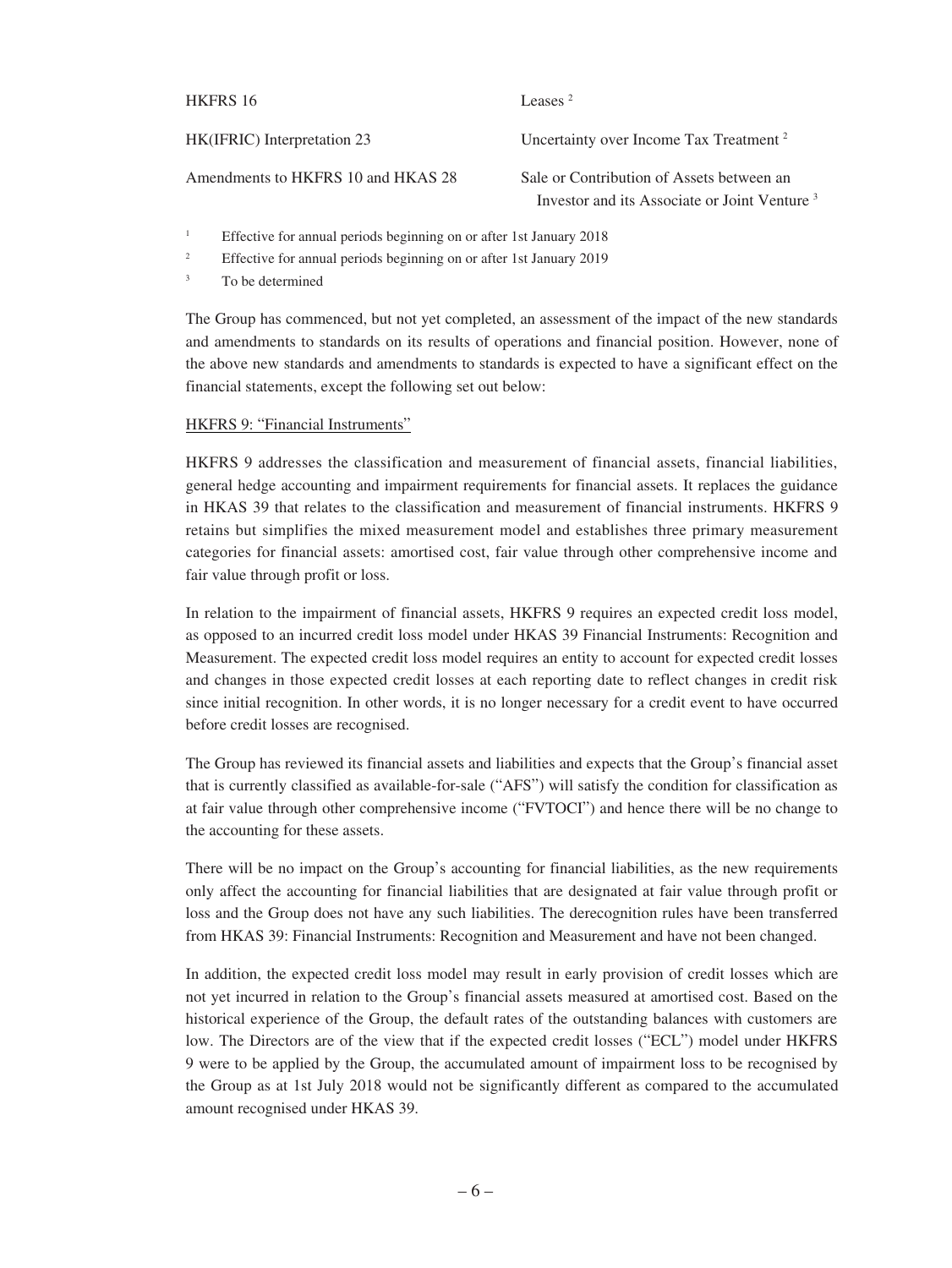The Group will apply the new rules retrospectively from 1st July 2018, with the practical expedients permitted under the standard.

### HKFRS 15: "Revenue from Contracts with Customers"

HKFRS 15 replaces the previous revenue standards: HKAS 18 Revenue and HKAS 11 Construction Contracts, and the related Interpretations on revenue recognition. HKFRS 15 establishes a comprehensive framework for determining when to recognise revenue and how much revenue to recognise through a 5-step approach: (1) Identify the contract(s) with customer; (2) Identify separate performance obligations in a contract; (3) Determine the transaction price; (4) Allocate transaction price to performance obligations; and (5) Recognise revenue when performance obligation is satisfied. The core principle is that a company should recognise revenue to depict the transfer of promised goods or services to the customer in an amount that reflects the consideration to which the company expects to be entitled in exchange for those goods or services. It moves away from a revenue recognition model based on an "earnings processes" to an "asset-liability" approach based on transfer of control. HKFRS 15 provides specific guidance on capitalisation of contract cost, license arrangements and principal versus agent commissions. It also includes a cohesive set of disclosure requirements about the nature, amount, timing and uncertainty of revenue and cash flows arising from the entity's contracts with customers. HKFRS 15 is effective for annual periods beginning on or after 1st January 2018 and earlier application is permitted. The Group does not plan to early adopt HKFRS 15. The Group assessed the impact of the adoption of HKFRS 15 by analysing the Group's key revenue streams against the 5-step approach and did not expect the adoption would have a material impact at the Group's result and financial position.

#### HKFRS 16: "Leases"

HKFRS 16 introduces a comprehensive model for the identification of lease arrangements and accounting treatments for both lessors and lessees. HKFRS 16 will supersede HKAS 17 Leases and the related interpretations when it becomes effective.

HKFRS 16 will result in almost all leases being recognised on the balance sheet, as the distinction between operating and finance leases is removed. Under the new standard, an asset (the right to use the leased item) and a financial liability to pay rentals are recognised. The only exceptions are shortterm and low-value leases. The accounting for lessors will not significantly change.

The standard will affect primarily the accounting for Group's operating leases. As at the 30th June 2018, the Group has non-cancellable operating lease commitments of HK\$14,950,000. The Directors do not expect the adoption of HKFRSs would result in significant impact on the Group's result but it is expected that certain portion of these lease commitments will be required to be recognised in the consolidated balance sheet as lease liabilities.

HKFRS 16 is mandatory for financial years commencing on or after 1st January 2019. At this stage, the Group does not intend to adopt the standard before its effective date.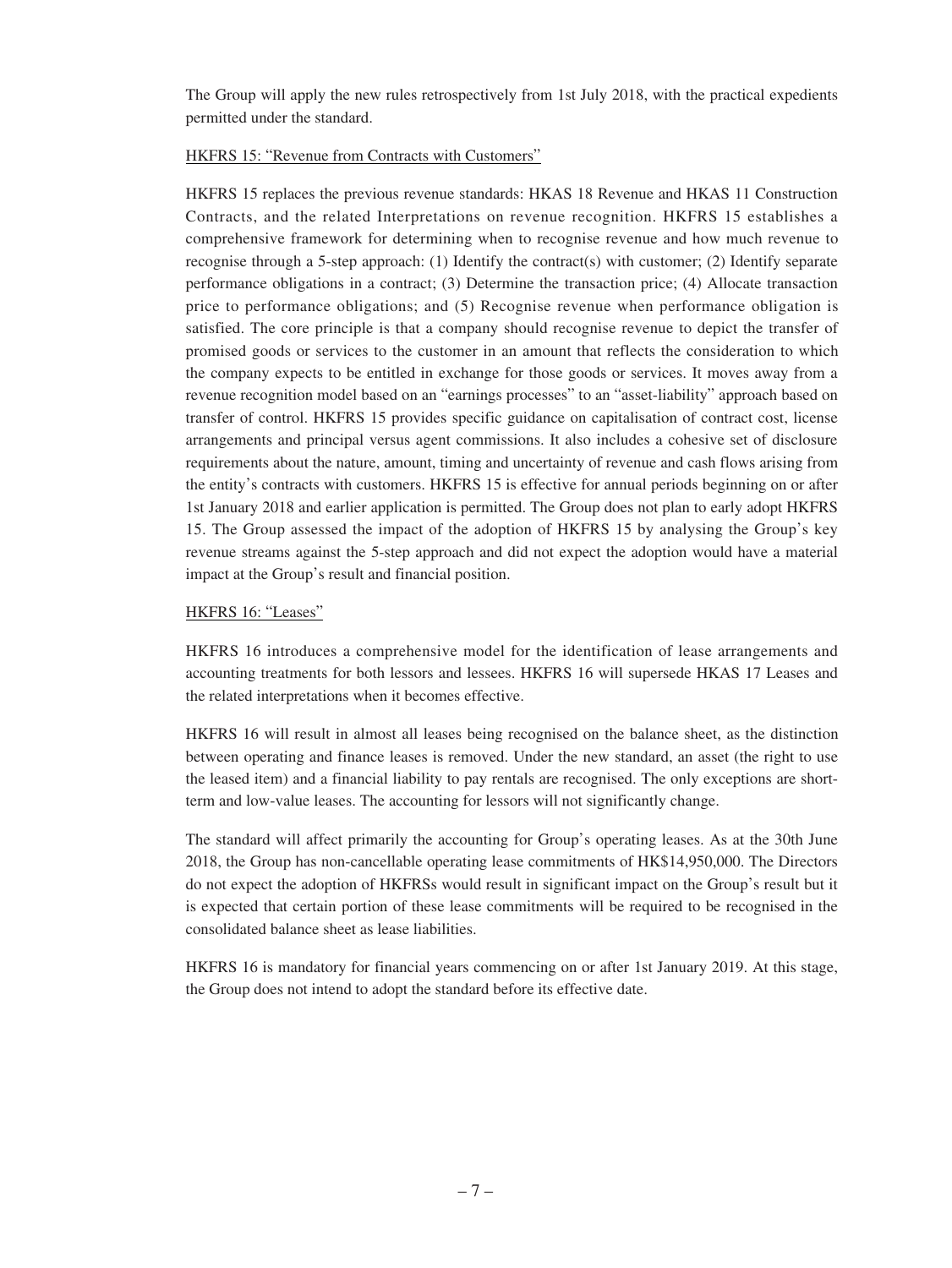#### **2. Revenue and segment information**

|                                | 2018            | 2017            |
|--------------------------------|-----------------|-----------------|
|                                | <b>HK\$'000</b> | <b>HK\$'000</b> |
| Revenue                        |                 |                 |
| Sales of goods                 | 1,994,880       | 1,577,965       |
| Provision of logistic services | 433             | 2,364           |
|                                | 1,995,313       | 1,580,329       |

The Group is principally engaged in the manufacturing and trading of plastic materials, pigments, colorants, compounded plastic resins and engineering plastic products.

The chief operating decision-maker ("CODM") has been identified as the Executive Directors of the Company. Management has determined the operating segments based on the reports reviewed by the CODM that are used to assess performance and allocate resources. The CODM considers the business from the operations nature and the type of products perspective, including the trading of plastic materials ("Trading"), manufacturing and sale of colorants, pigments and compounded plastic resins ("Colorants"), manufacturing and sale of engineering plastic products ("Engineering plastics") and other corporate and business activities, including the provision of logistic services ("Others").

Each of the Group's operating segments represents a strategic business unit that is managed by different business unit leaders. Inter-segment transactions are entered into under the normal commercial terms and conditions that would also be available to unrelated third parties. Information provided to the CODM is measured in a manner consistent with that in the consolidated financial statements.

The CODM assesses the performance of the operating segments based on a measure of revenue and operating profit, which is in a manner consistent with that of the consolidated financial statements.

The segment information provided to the CODM for the reportable segments for the year ended 30th June 2018 is as follows:

|                                 | <b>Engineering</b> |                  |                 |                 |                 |  |
|---------------------------------|--------------------|------------------|-----------------|-----------------|-----------------|--|
|                                 | <b>Trading</b>     | <b>Colorants</b> | <i>plastics</i> | <b>Others</b>   | Group           |  |
|                                 | <b>HK\$'000</b>    | <b>HK\$'000</b>  | <b>HK\$'000</b> | <b>HK\$'000</b> | <b>HK\$'000</b> |  |
| Turnover                        |                    |                  |                 |                 |                 |  |
| – Gross revenue                 | 1,491,695          | 327,781          | 239,759         | 441             | 2,059,676       |  |
| - Inter-segment revenue         | (60, 217)          | (3,051)          | (1,087)         | (8)             | (64, 363)       |  |
| Revenue from external customers | 1,431,478          | 324,730          | 238,672         | 433             | 1,995,313       |  |
| Operating profit                | 37,138             | 12,536           | 25,258          | 5,505           | 80,437          |  |
| Finance income                  | 95                 | 444              | 14              |                 | 553             |  |
| Finance costs                   | (11, 539)          | (1,247)          | (1,570)         | (205)           | (14, 561)       |  |
| Profit before income tax        | 25,694             | 11,733           | 23,702          | 5,300           | 66,429          |  |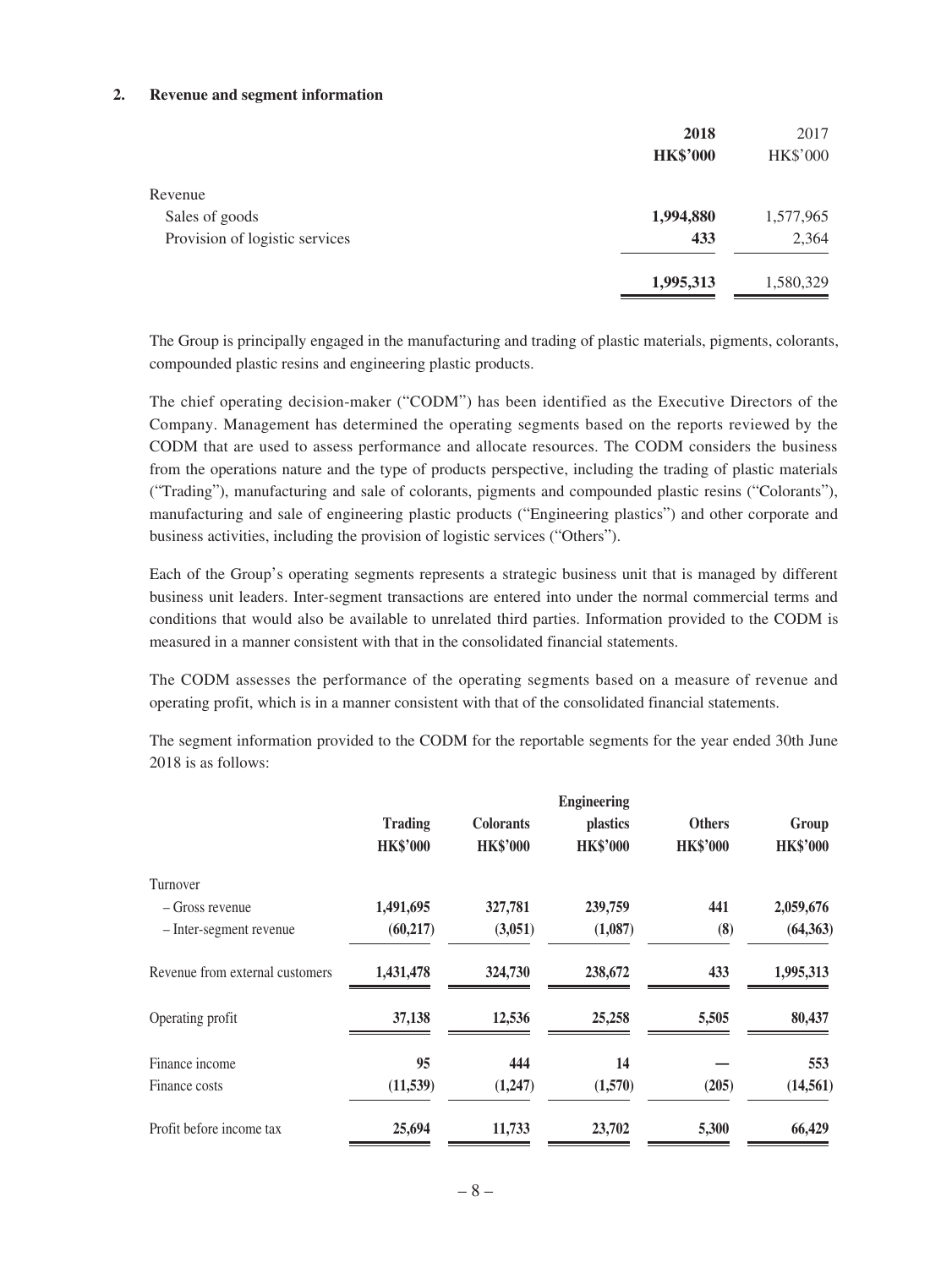|                           | <b>Engineering</b> |                  |                 |                 |                 |  |
|---------------------------|--------------------|------------------|-----------------|-----------------|-----------------|--|
|                           | <b>Trading</b>     | <b>Colorants</b> | plastics        | <b>Others</b>   | Group           |  |
|                           | <b>HK\$'000</b>    | <b>HK\$'000</b>  | <b>HK\$'000</b> | <b>HK\$'000</b> | <b>HK\$'000</b> |  |
| Other information:        |                    |                  |                 |                 |                 |  |
| Additions to non-current  |                    |                  |                 |                 |                 |  |
| assets (other than        |                    |                  |                 |                 |                 |  |
| financial instruments     |                    |                  |                 |                 |                 |  |
| and deferred tax assets)  | 827                | 12,352           | 11,150          | 422             | 24,751          |  |
| Depreciation of property, |                    |                  |                 |                 |                 |  |
| plant and equipment       | 877                | 6,763            | 8,655           | 513             | 16,808          |  |
| Amortisation of leasehold |                    |                  |                 |                 |                 |  |
| land and land use rights  | 374                | 195              | 32              | 78              | 679             |  |
| Provision for impairment  |                    |                  |                 |                 |                 |  |
| of inventories, net       | 323                | 2,171            | 1,005           |                 | 3,499           |  |
| Provision for impairment  |                    |                  |                 |                 |                 |  |
| of trade receivables      |                    | 58               |                 | 1,130           | 1,188           |  |
| Fair value gains on       |                    |                  |                 |                 |                 |  |
| derivative financial      |                    |                  |                 |                 |                 |  |
| instruments, net          | (1, 834)           |                  |                 |                 | (1, 834)        |  |
| Fair value losses/(gains) |                    |                  |                 |                 |                 |  |
| on investment properties  | 171                | (238)            |                 | (12, 630)       | (12,697)        |  |
|                           |                    |                  |                 |                 |                 |  |

The segment information provided to the CODM for the reportable segments as at 30th June 2018 is as follows:

|                          |                                   |                                     | <b>Engineering</b>                 |                                  |                          |
|--------------------------|-----------------------------------|-------------------------------------|------------------------------------|----------------------------------|--------------------------|
|                          | <b>Trading</b><br><b>HK\$'000</b> | <b>Colorants</b><br><b>HK\$'000</b> | <i>plastics</i><br><b>HK\$'000</b> | <b>Others</b><br><b>HK\$'000</b> | Group<br><b>HK\$'000</b> |
| Segment assets           | 450,909                           | 307,647                             | 161,283                            | 129,756                          | 1,049,595                |
| Total assets             |                                   |                                     |                                    |                                  | 1,049,595                |
| Segment liabilities      | (89,916)                          | (26,946)                            | (19,257)                           | (3,906)                          | (140, 025)               |
| <b>Borrowings</b>        | (315, 947)                        | (23, 810)                           | (27, 896)                          | (7, 876)                         | (375, 529)               |
| <b>Total liabilities</b> | (405, 863)                        | (50, 756)                           | (47, 153)                          | (11, 782)                        | (515, 554)               |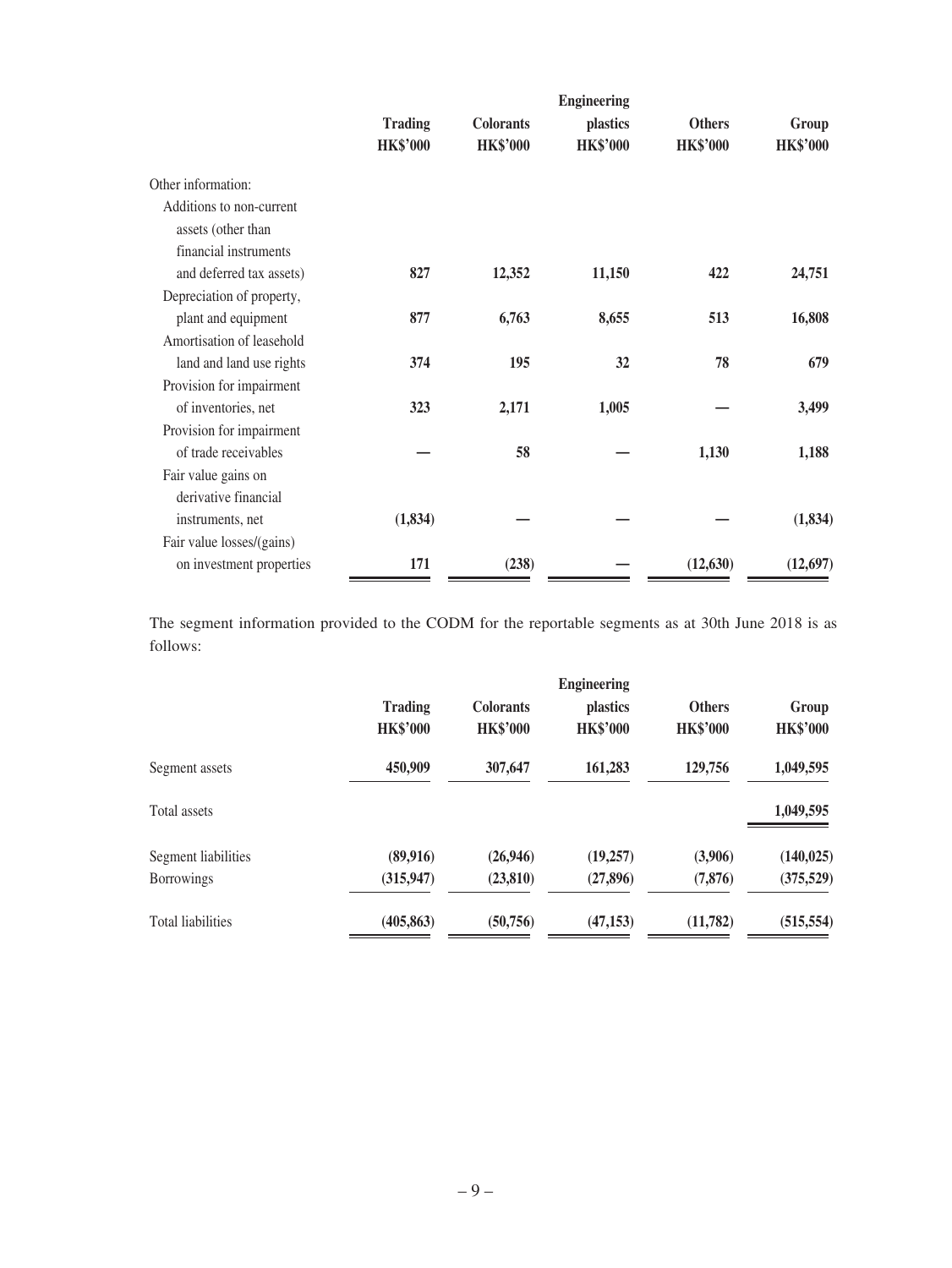|                                 | Engineering |           |          |          |           |
|---------------------------------|-------------|-----------|----------|----------|-----------|
|                                 | Trading     | Colorants | plastics | Others   | Group     |
|                                 | HK\$'000    | HK\$'000  | HK\$'000 | HK\$'000 | HK\$'000  |
| Turnover                        |             |           |          |          |           |
| $-$ Gross revenue               | 1,124,448   | 319,604   | 199,208  | 2,396    | 1,645,656 |
| - Inter-segment revenue         | (60,760)    | (3,985)   | (559)    | (23)     | (65, 327) |
| Revenue from external customers | 1,063,688   | 315,619   | 198,649  | 2,373    | 1,580,329 |
| Operating profit/(loss)         | 6,029       | 39,040    | 17,616   | (3,520)  | 59,165    |
| Finance income                  | 817         | 496       | 237      |          | 1,550     |
| Finance costs                   | (8,556)     | (1,235)   | (1,012)  | (337)    | (11, 140) |
| (Loss)/profit before income tax | (1,710)     | 38,301    | 16,841   | (3,857)  | 49,575    |

The segment information provided to the CODM for the reportable segments for the year ended 30th June 2017 is as follows: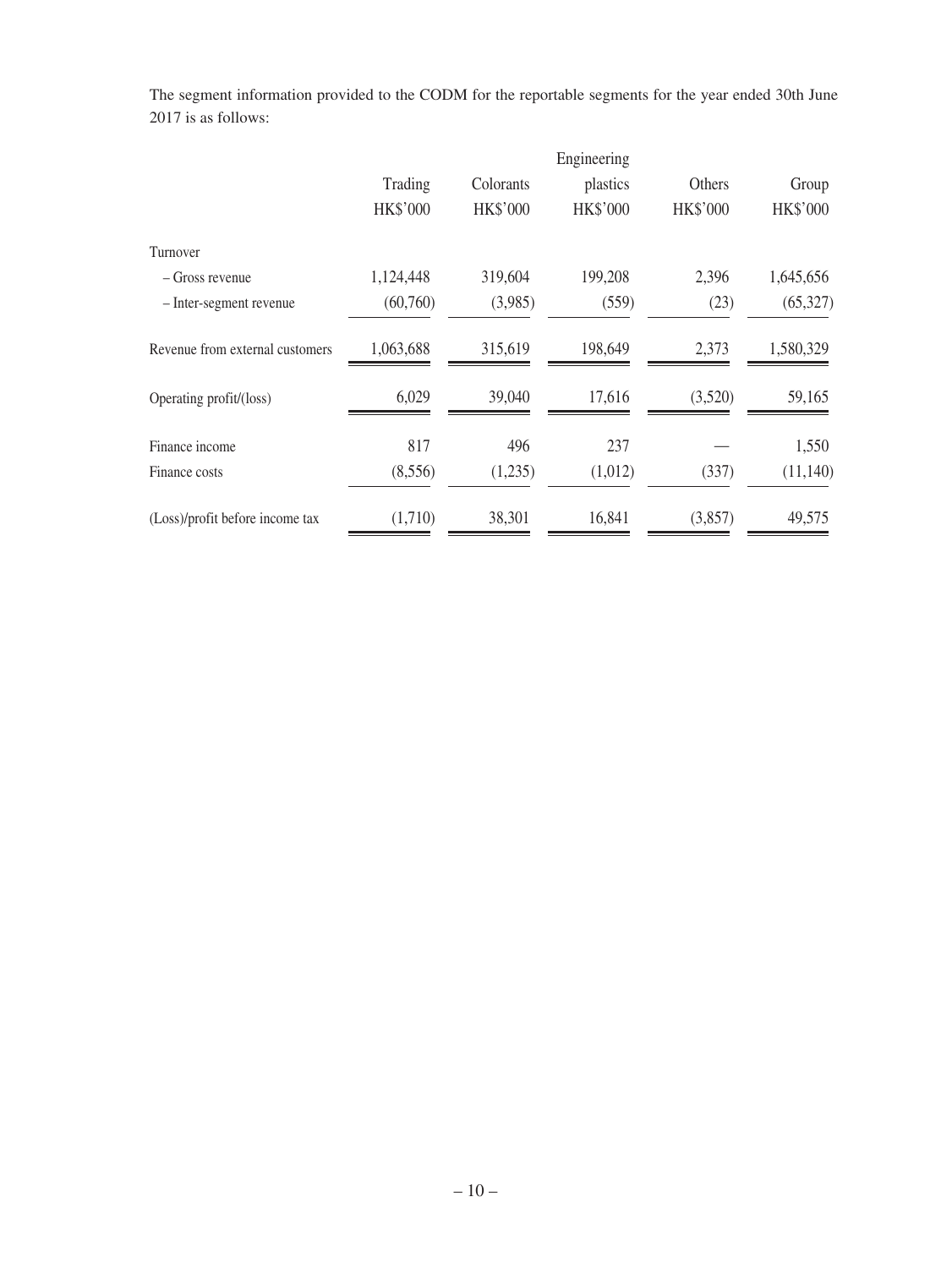|                                 | Engineering         |                       |                      |                    |                   |
|---------------------------------|---------------------|-----------------------|----------------------|--------------------|-------------------|
|                                 | Trading<br>HK\$'000 | Colorants<br>HK\$'000 | plastics<br>HK\$'000 | Others<br>HK\$'000 | Group<br>HK\$'000 |
| Other information:              |                     |                       |                      |                    |                   |
| Additions to non-current assets |                     |                       |                      |                    |                   |
| (other than financial           |                     |                       |                      |                    |                   |
| instruments and deferred        |                     |                       |                      |                    |                   |
| tax assets)                     | 1,023               | 13,600                | 7,334                | 264                | 22,221            |
| Depreciation of property,       |                     |                       |                      |                    |                   |
| plant and equipment             | 688                 | 5,542                 | 7,849                | 531                | 14,610            |
| Amortisation of leasehold       |                     |                       |                      |                    |                   |
| land and land use rights        | 361                 | 225                   | 32                   | 78                 | 696               |
| (Reversal of)/provision for     |                     |                       |                      |                    |                   |
| impairment of                   |                     |                       |                      |                    |                   |
| inventories, net                | (1,329)             | 399                   | 141                  | (18)               | (807)             |
| (Reversal of)/provision for     |                     |                       |                      |                    |                   |
| impairment of trade             |                     |                       |                      |                    |                   |
| receivables, net                | (5)                 | 53                    |                      | 222                | 270               |
| Provision for impairment        |                     |                       |                      |                    |                   |
| of other receivables            |                     |                       |                      | 2,566              | 2,566             |
| Reversal of impairment of       |                     |                       |                      |                    |                   |
| deposit for acquisition         |                     |                       |                      |                    |                   |
| of properties                   |                     | (8,218)               |                      |                    | (8,218)           |
| Provision for impairment of     |                     |                       |                      |                    |                   |
| property, plant and equipment   |                     |                       |                      | 227                | 227               |
| Fair value gains on derivative  |                     |                       |                      |                    |                   |
| financial instruments, net      | (2, 417)            |                       |                      |                    | (2, 417)          |
| Fair value gains on             |                     |                       |                      |                    |                   |
| investment properties           | (322)               | (793)                 |                      | (4,730)            | (5,845)           |
|                                 |                     |                       |                      |                    |                   |

The segment information provided to the CODM for the reportable segments as at 30th June 2017 is as follows:

|                          |            |           | Engineering |          |            |
|--------------------------|------------|-----------|-------------|----------|------------|
|                          | Trading    | Colorants | plastics    | Others   | Group      |
|                          | HK\$'000   | HK\$'000  | HK\$'000    | HK\$'000 | HK\$'000   |
| Segment assets           | 379,700    | 293,466   | 159,016     | 120,831  | 953,013    |
| Total assets             |            |           |             |          | 953,013    |
| Segment liabilities      | (83,700)   | (29,688)  | (19, 288)   | (5,310)  | (137,986)  |
| <b>Borrowings</b>        | (264, 877) | (22,989)  | (37,005)    | (6,959)  | (331, 830) |
| <b>Total liabilities</b> | (348,577)  | (52, 677) | (56, 293)   | (12,269) | (469, 816) |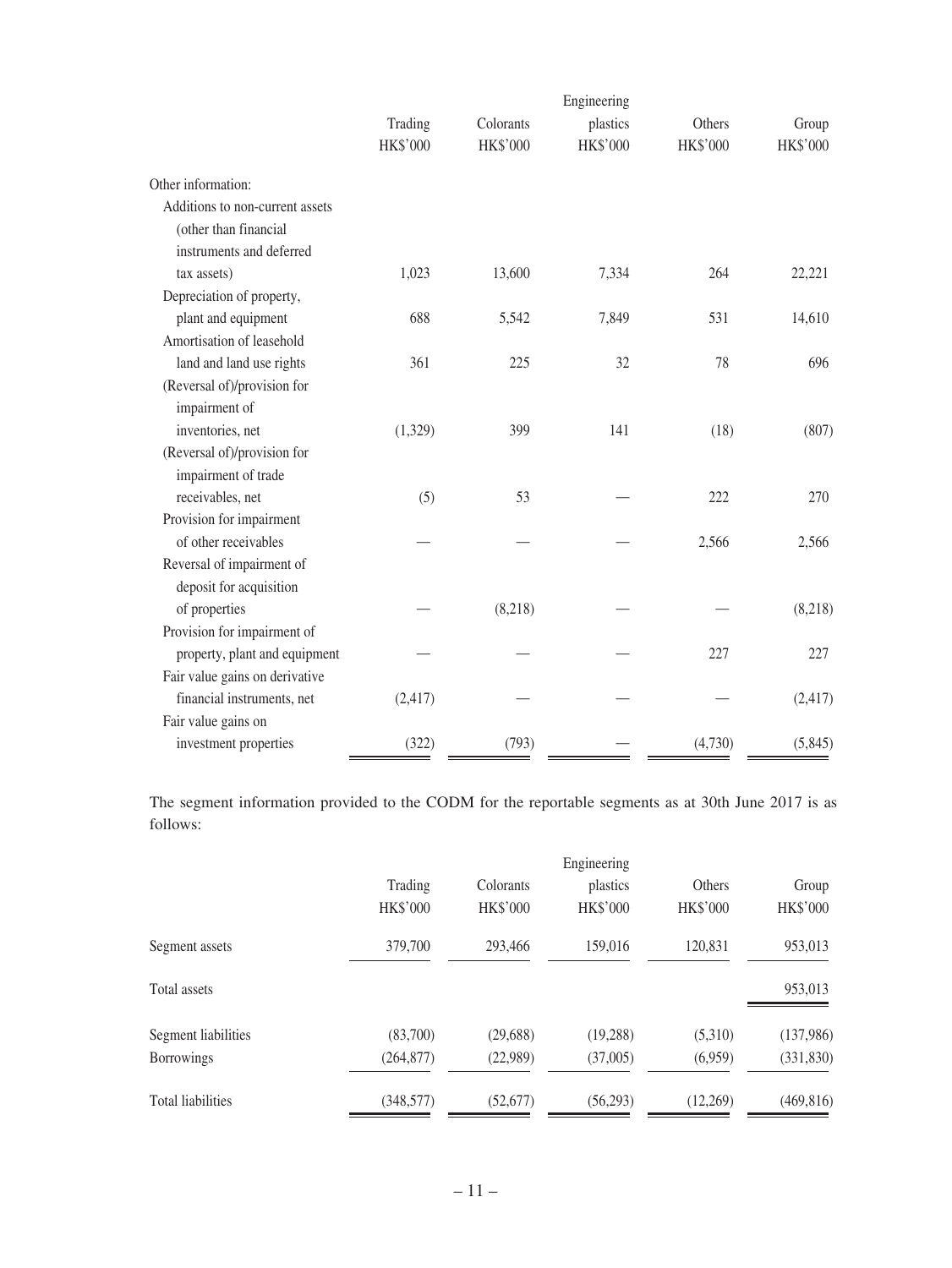The entity is domiciled in Hong Kong. The revenue from external customers from Hong Kong for the year ended 30th June 2018 is approximately HK\$987,243,000 (2017: HK\$703,304,000), and the total of its revenue from external customers from other locations (mainly The People's Republic of China (the "PRC")) is approximately HK\$1,008,070,000 (2017: HK\$877,025,000).

At 30th June 2018, the total of non-current assets other than financial instruments and deferred tax assets located in Hong Kong is approximately HK\$169,796,000 (2017: HK\$160,722,000), and the total of these non-current assets located in other locations (mainly the PRC) is approximately HK\$122,761,000 (2017: HK\$107,951,000).

### **3. Rental income**

|               | 2018            | 2017            |
|---------------|-----------------|-----------------|
|               | <b>HK\$'000</b> | <b>HK\$'000</b> |
| Rental income | 6,603           | 6,503           |

Outgoings in respect of investment properties that generate rental income amounted to approximately HK\$1,656,000 (2017: HK\$224,000).

#### **4. Other gains, net**

|                                                                            | 2018            | 2017            |
|----------------------------------------------------------------------------|-----------------|-----------------|
|                                                                            | <b>HK\$'000</b> | <b>HK\$'000</b> |
| Fair value gains on investment properties                                  | 12,697          | 5,845           |
| Fair value gains on forward foreign exchange contracts held for trading    |                 |                 |
| – Realised                                                                 | 1,834           | 1,862           |
| – Unrealised                                                               |                 | 555             |
| Reversal of impairment of deposit for acquisition of properties (Note (a)) |                 | 8,218           |
| Gain on disposal of a subsidiary                                           | 398             |                 |
| Government grant (Note (b))                                                | 1,148           | 830             |
| Net exchange gains/(losses)                                                | 24              | (184)           |
|                                                                            | 16,101          | 17,126          |
|                                                                            |                 |                 |

#### Notes:

(a) During the year ended 30th June 2007, the Group paid a deposit of RMB7,150,000 (equivalent to approximately HK\$8,218,000) for the acquisition of certain properties in the PRC, in which the deposit paid represented the value of the building portion of the properties. However, the transaction has not been completed for years as defects in certain title documents were yet to be rectified despite continuous efforts had been made to obtain those documents. During the year ended 30th June 2013, the management concluded that there were significant uncertainties over the recoverability of the deposit as a result, a full provision was made on the deposit.

During the year ended 30th June 2018, the Group has obtained the property right certificate of the foresaid properties. Accordingly, the impairment of the deposit of RMB7,150,000 (equivalent to approximately HK\$8,218,000) was reversed to consolidated income statement.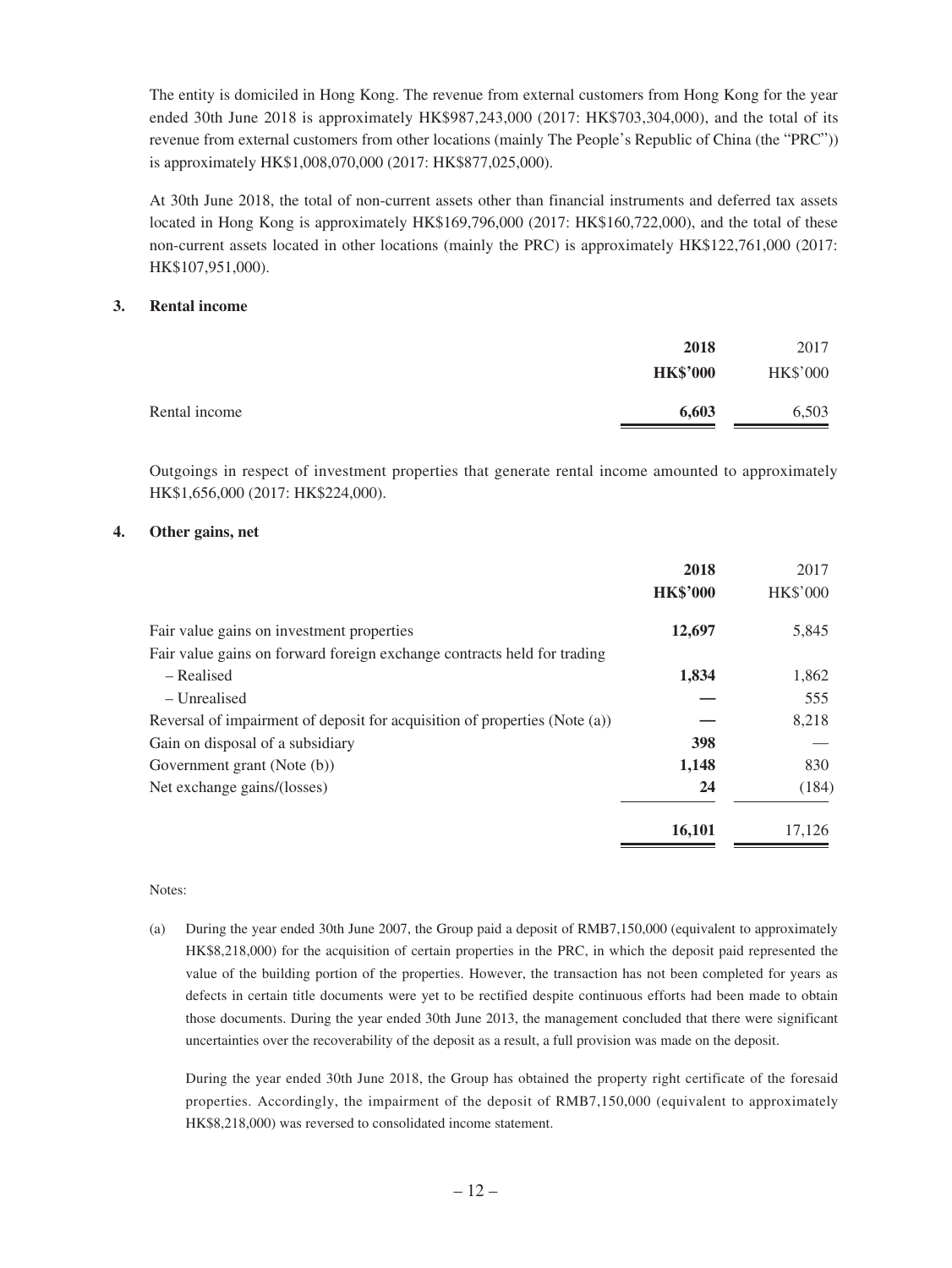(b) Pursuant to the PRC local government policies, the Group obtained RMB964,000 (equivalent to approximately HK\$1,148,000) (2017: RMB722,000) cash from the PRC local government authorities to support the operations in certain PRC regions with no special conditions attached.

### **5. Expenses by nature**

|                                                                     | 2018            | 2017            |
|---------------------------------------------------------------------|-----------------|-----------------|
|                                                                     | <b>HK\$'000</b> | <b>HK\$'000</b> |
| Cost of inventories sold excluding manufacturing costs              | 1,646,422       | 1,283,753       |
| Amortisation of leasehold land and land use rights                  | 679             | 696             |
| Auditor's remuneration                                              |                 |                 |
| - Audit services                                                    | 2,285           | 2,192           |
| - Non-audit services                                                | 542             | 536             |
| Depreciation of property, plant and equipment                       | 16,808          | 14,610          |
| Provision for impairment of trade receivables                       | 1,188           | 270             |
| Provision for impairment of other receivables                       |                 | 2,566           |
| Provision for/(reversal of) impairment of inventories, net          | 3,499           | (807)           |
| Provision for impairment of property, plant and equipment           |                 | 227             |
| (Gain)/loss on disposal of property, plant and equipment            | (108)           | 123             |
| Employee benefit expenses, including Directors'                     |                 |                 |
| emoluments                                                          | 138,160         | 126,800         |
| Operating lease rentals in respect of land and buildings            | 9,361           | 7,755           |
| Repairs and maintenance expenses                                    | 5,850           | 3,889           |
| Transportation and packaging expenses                               | 30,164          | 26,601          |
| Travelling and office expenses                                      | 9,323           | 9,624           |
| Utility expenses                                                    | 15,215          | 15,207          |
| Other expenses                                                      | 58,192          | 50,751          |
| Total cost of sales, distribution costs and administrative expenses | 1,937,580       | 1,544,793       |
| Representing:                                                       |                 |                 |
| Cost of sales                                                       | 1,741,381       | 1,362,805       |
| Distribution costs                                                  | 80,493          | 76,572          |
| Administrative expenses                                             | 115,706         | 105,416         |
|                                                                     | 1,937,580       | 1,544,793       |
|                                                                     |                 |                 |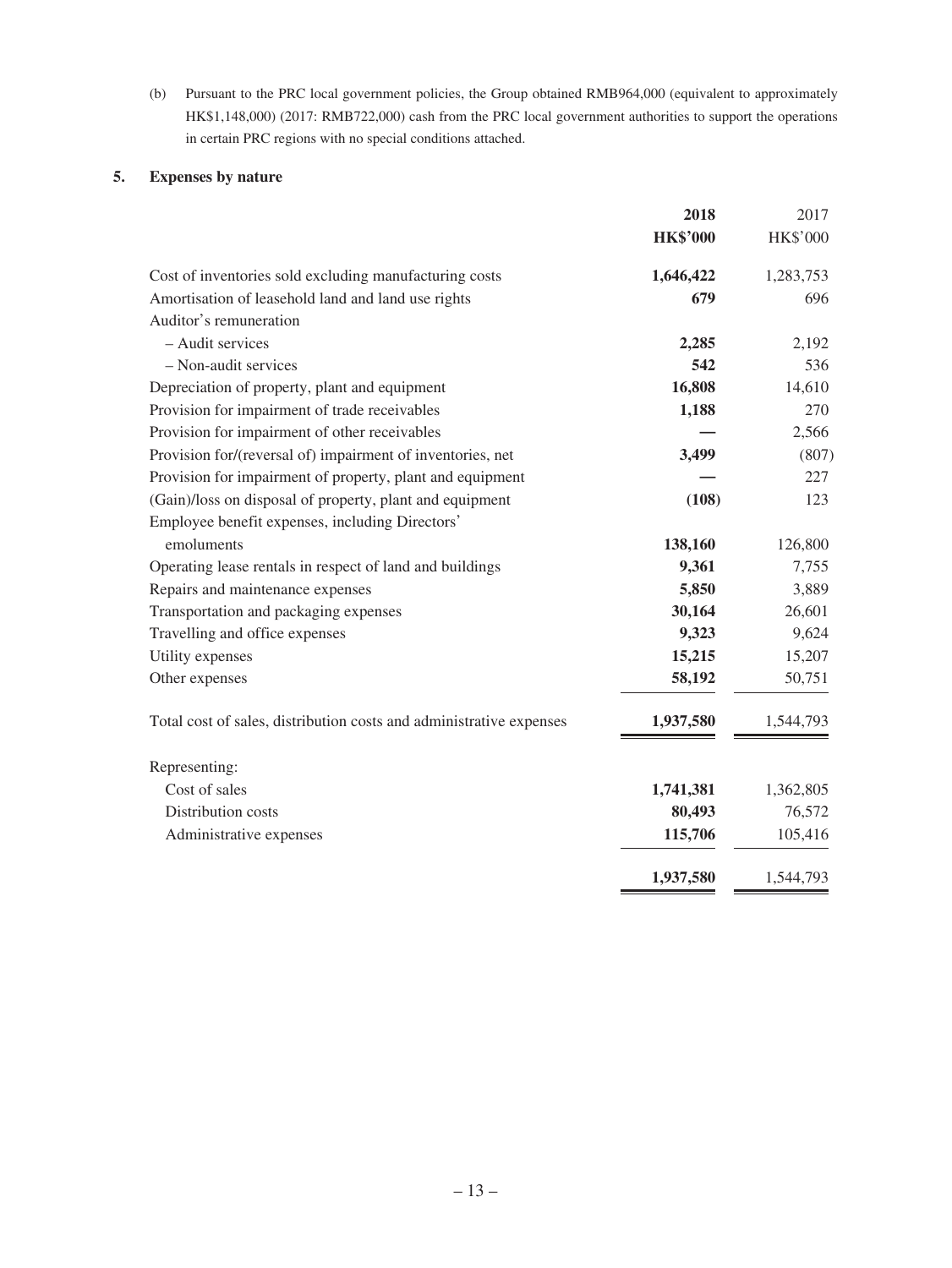#### **6. Finance income and costs**

|                                              | 2018<br><b>HK\$'000</b> | 2017<br><b>HK\$'000</b> |
|----------------------------------------------|-------------------------|-------------------------|
| Finance income:                              |                         |                         |
| - Interest income from bank deposits         | 553                     | 582                     |
| - Net exchange gains on financing activities |                         | 968                     |
|                                              | 553                     | 1,550                   |
| Finance costs:                               |                         |                         |
| - Interest on bank borrowings                | (13,086)                | (11, 140)               |
| - Net exchange loss on financing activities  | (1, 475)                |                         |
|                                              | (14, 561)               | (11, 140)               |
| Finance costs, net                           | (14,008)                | (9,590)                 |

#### **7. Income tax expense**

Hong Kong profits tax has been provided for at the rate of 16.5% (2017: 16.5%) on the estimated assessable profit for the year. Taxation on the Group's subsidiaries established and operate in the PRC has been calculated on the estimated assessable profit for the year at the rate of 25% (2017: 25%), other than a subsidiary in Dongguan which was certified as High and New Technology Enterprises is entitled to a concessionary tax rate of 15% for three consecutive years. This subsidiary is entitled to re-apply for the preferential tax treatment when the preferential tax period expires.

The amount of income tax charged to the consolidated income statement represents:

|                                | 2018            | 2017            |
|--------------------------------|-----------------|-----------------|
|                                | <b>HK\$'000</b> | <b>HK\$'000</b> |
| Current income tax:            |                 |                 |
| Hong Kong profits tax          | 2,011           | 1,606           |
| PRC corporate income tax       | 16,154          | 9,926           |
| Under-provision in prior years | 96              | 155             |
|                                | 18,261          | 11,687          |
| Deferred income tax            | (1,954)         | 1,103           |
|                                | 16,307          | 12,790          |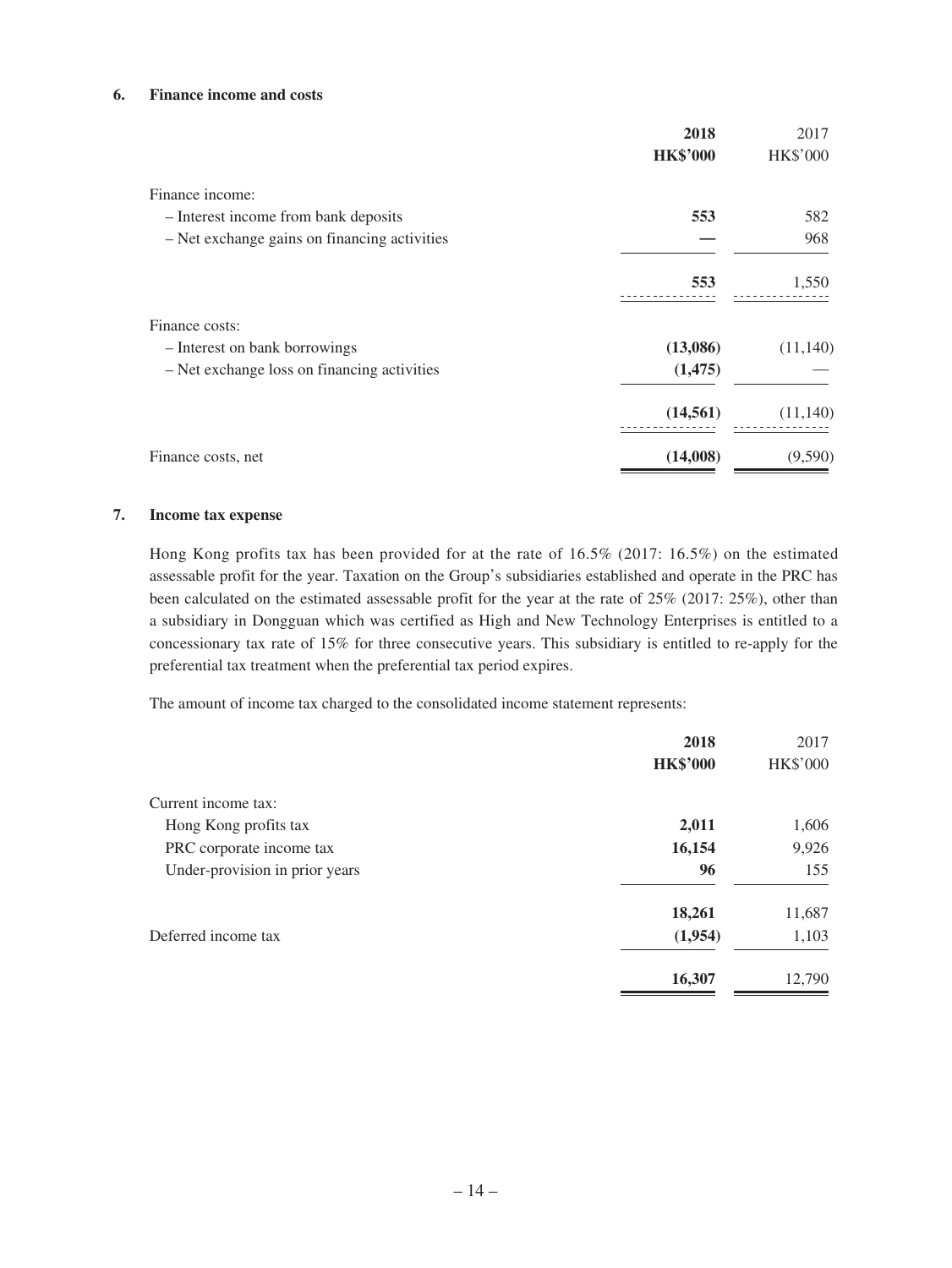### **8. Dividends**

|                                                                                                                           | 2018<br><b>HK\$'000</b> | 2017<br><b>HK\$'000</b> |
|---------------------------------------------------------------------------------------------------------------------------|-------------------------|-------------------------|
| Interim, paid, of HK1.0 cent (2017: HK1.0 cent) per ordinary share<br>Final, proposed, of HK2.0 cents (2017: HK2.0 cents) | 3,692                   | 3,692                   |
| per ordinary share                                                                                                        | 7.384                   | 7,384                   |
|                                                                                                                           | 11,076                  | 11.076                  |

Notes:

- (a) On 27th February 2017, the Directors declared an interim dividend of HK1.0 cent per share, totaling HK\$3,692,000 for the six months ended 31st December 2016, which was paid during the year ended 30th June 2017.
- (b) On 28th September 2017, the Directors proposed a final dividend of HK2.0 cents per share, totalling HK\$7,384,000 for the year ended 30th June 2017, which was paid during the year ended 30th June 2018, and has been reflected as an appropriation of retained earnings for the year ended 30th June 2018.
- (c) On 26th February 2018, the Directors declared an interim dividend of HK1.0 cent per share, totaling HK\$3,692,000 for the six months ended 31st December 2017, which was paid during the year ended 30th June 2018.
- (d) On 27th September 2018, the Directors proposed a final dividend of HK2.0 cents per share, totalling HK\$7,384,000. This proposed dividend was not reflected as a dividend payable in these financial statements and will be reflected as an appropriation of retained earnings for the year ending 30th June 2019.

#### **9. Earnings per share**

#### **Basic**

Basic earnings per share is calculated by dividing the profit attributable to equity holders of the Company by the weighted average number of ordinary shares in issue during the year.

|                                                                 | 2018        | 2017        |
|-----------------------------------------------------------------|-------------|-------------|
| Profit attributable to equity holders of the Company (HK\$'000) | 46,171      | 34,430      |
| Weighted average number of ordinary shares in issue             | 369,200,000 | 369,200,000 |
| Basic earnings per share (HK cents per share)                   | 12.51       | 9.33        |

#### **Diluted**

Dilutive earnings per share for the years ended 30th June 2018 and 2017 equal basic earnings per share as there was no dilutive potential ordinary share as at the years ended 30th June 2018 and 2017.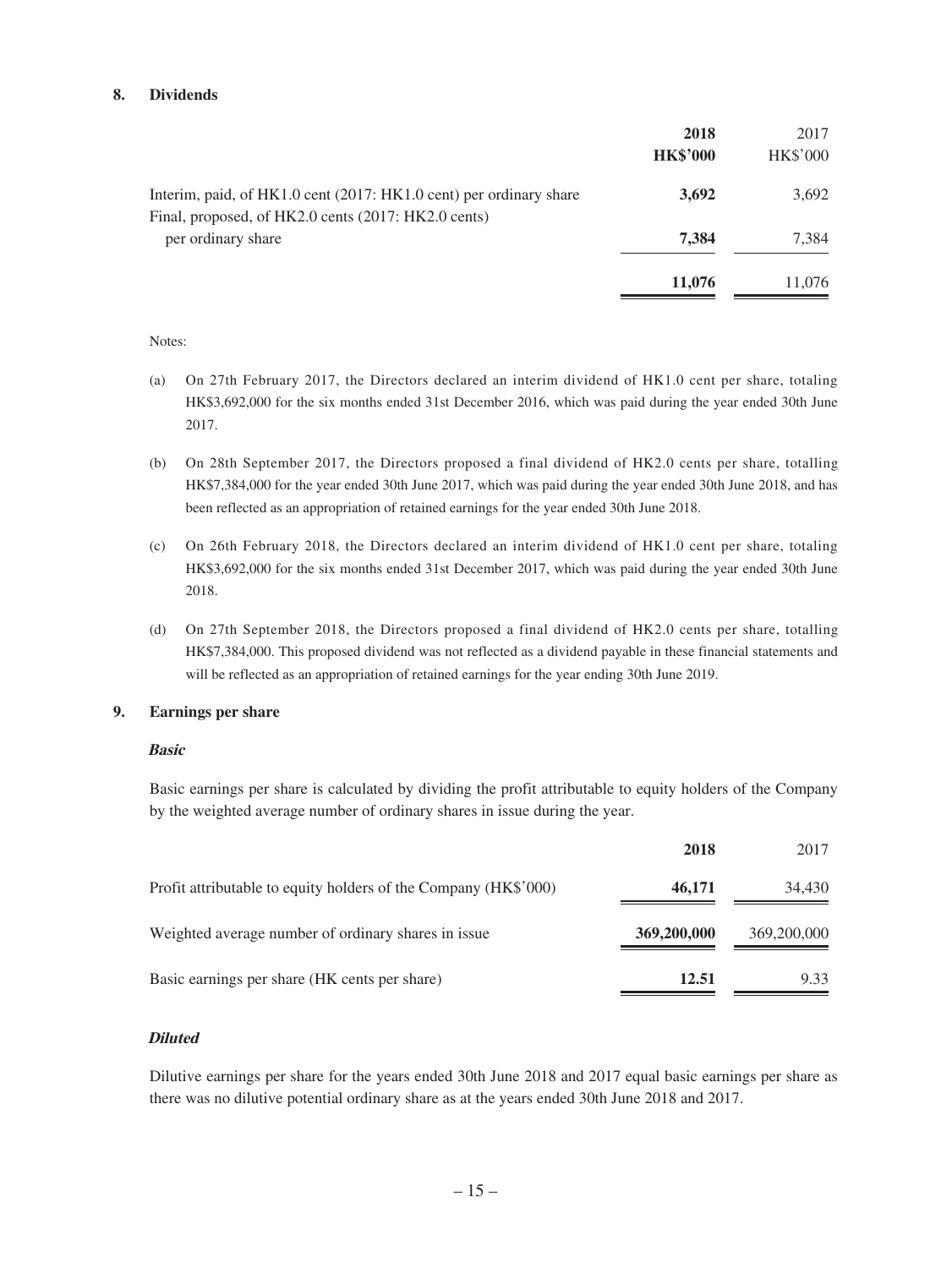### **10. Trade and bills receivables**

|                                               | 2018            | 2017            |
|-----------------------------------------------|-----------------|-----------------|
|                                               | <b>HK\$'000</b> | <b>HK\$'000</b> |
| Trade receivables                             | 266,367         | 236,285         |
| Less: provision for impairment of receivables | (4,389)         | (4,902)         |
|                                               | 261,978         | 231,383         |
| Bills receivable                              | 22,314          | 33,499          |
|                                               | 284,292         | 264,882         |

The majority of the Group's sales were made with credit terms of 30 to 90 days. The remaining amounts are on letter of credit or bank's acceptance bill. The ageing analysis of trade receivables by invoice date is as follows:

|               | 2018<br><b>HK\$'000</b> | 2017<br><b>HK\$'000</b> |
|---------------|-------------------------|-------------------------|
| Below 90 days | 252,698                 | 218,020                 |
| 91 - 180 days | 7,701                   | 9,963                   |
| Over 180 days | 5,968                   | 8,302                   |
|               | 266,367                 | 236,285                 |

Bills receivable are mainly with maturity period of within 180 days.

Certain subsidiaries of the Group transferred certain bank's acceptance bills amounting to approximately HK\$2,997,000 (2017: HK\$18,566,000) with recourse in exchange for cash as at 30th June 2018. The transactions have been accounted for as collateralised bank advances.

### **11. Trade and bills payables**

The ageing analysis of the trade and bills payables by invoice date is as follows:

|               | 2018            | 2017            |
|---------------|-----------------|-----------------|
|               | <b>HK\$'000</b> | <b>HK\$'000</b> |
| Below 90 days | 84,434          | 87,425          |
| 91 - 180 days | <b>111</b>      | 60              |
| Over 180 days | 1,514           | 1,028           |
|               | 86,059          | 88,513          |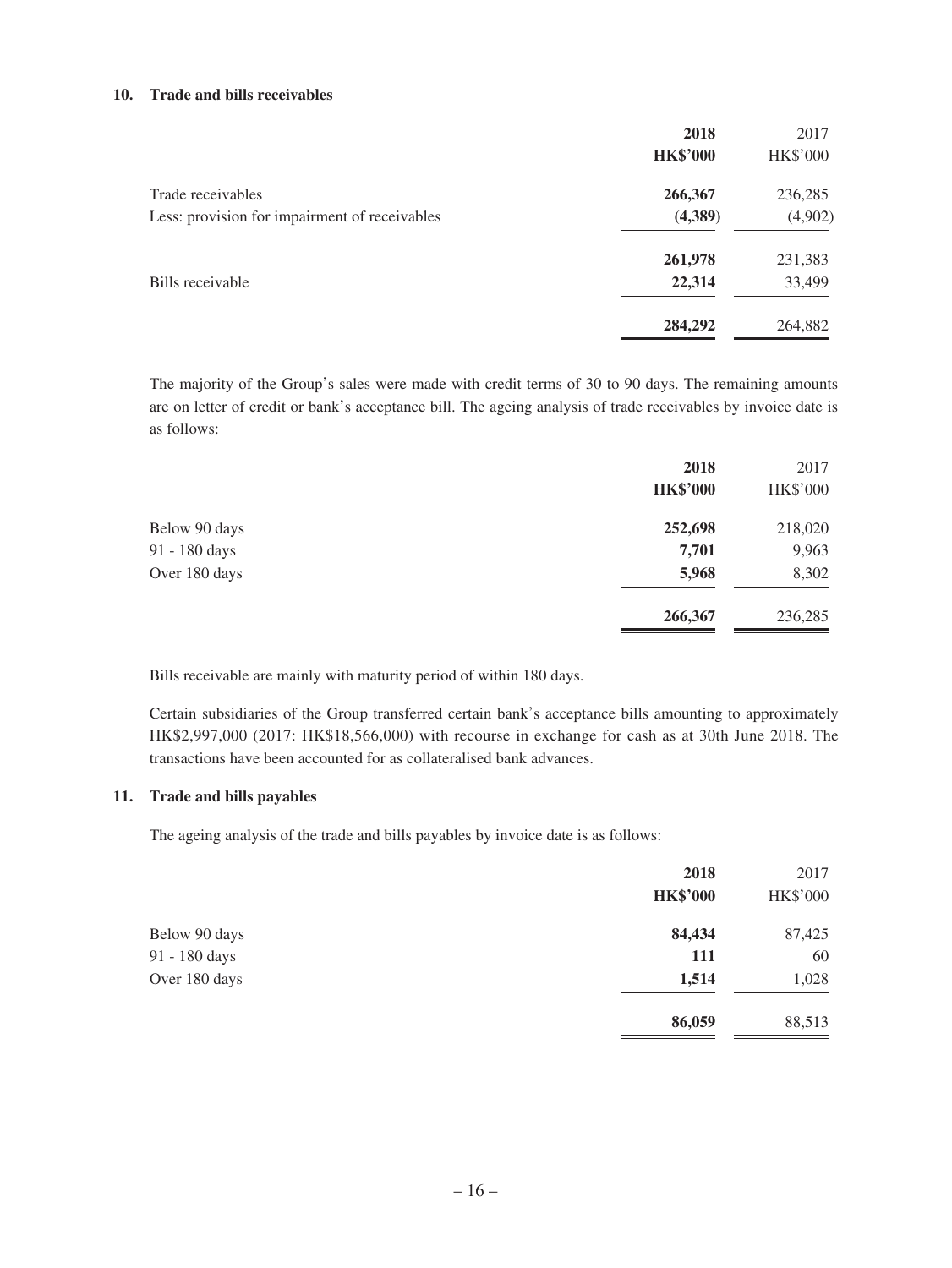#### **12. Commitments**

#### **(a) Capital commitments**

At 30th June 2018, the Group had the following capital commitments for addition of property, plant and equipment:

|                                 | 2018            | 2017            |
|---------------------------------|-----------------|-----------------|
|                                 | <b>HK\$'000</b> | <b>HK\$'000</b> |
| Contracted but not provided for | 2.550           | 3.187           |

#### **(b) Commitment under operating leases**

As at 30th June 2018, the Group had future aggregate minimum lease payments under non-cancellable operating leases in respect of land and buildings as follows:

|                                                   | 2018            | 2017            |
|---------------------------------------------------|-----------------|-----------------|
|                                                   | <b>HK\$'000</b> | <b>HK\$'000</b> |
| Not later than one year                           | 6,391           | 4,946           |
| Later than one year and not later than five years | 8,559           | 10,360          |
|                                                   | 14,950          | 15,306          |

Note:

On 15th June 2017, the Group entered into a non-cancellable operating lease agreement with an agent of the local PRC government authority to lease an industrial building premise for 5 years with a minimum lease payment of RMB8.5 per square meter. During the non-cancellable lease period, the Group commits an annual tax payment of RMB3,000,000 (equivalent to approximately HK\$3,571,000), including the corporate income tax and value added tax, from its business operation in the region to the local PRC government authority. Any shortfall on the committed tax payment would be paid in form of cash to the agent of the local PRC government authority. The above lease commitments only include commitments for basic rentals, and do not include commitments for additional rentals payable, if any, when future tax payment falls short of the pre-determined level as it is not possible to determine in advance the amount of such additional rentals.

#### **13. Contingent liabilities**

During the year ended 30th June 2016, the Group received a claim from a customer in respect of the sales of alleged defective goods with claim amount approximately RMB5,000,000 (equivalent to approximately HK\$5,952,000).

On 10th July 2018, the Wenling City People's Court of Zhejiang Province (the "Court") has issued a judgement (the "Judgement") and granted an order to invalidate the claim against the Group. On 28th August 2018, an appeal was lodged with the Court against the Judgement.

As at 30th June 2018, the legal adviser of the Group on this claim is of the opinion that the Group has a good case to defend. On this basis, the Directors consider that the claim will unlikely result in any material financial impact on the Group as at 30th June 2018.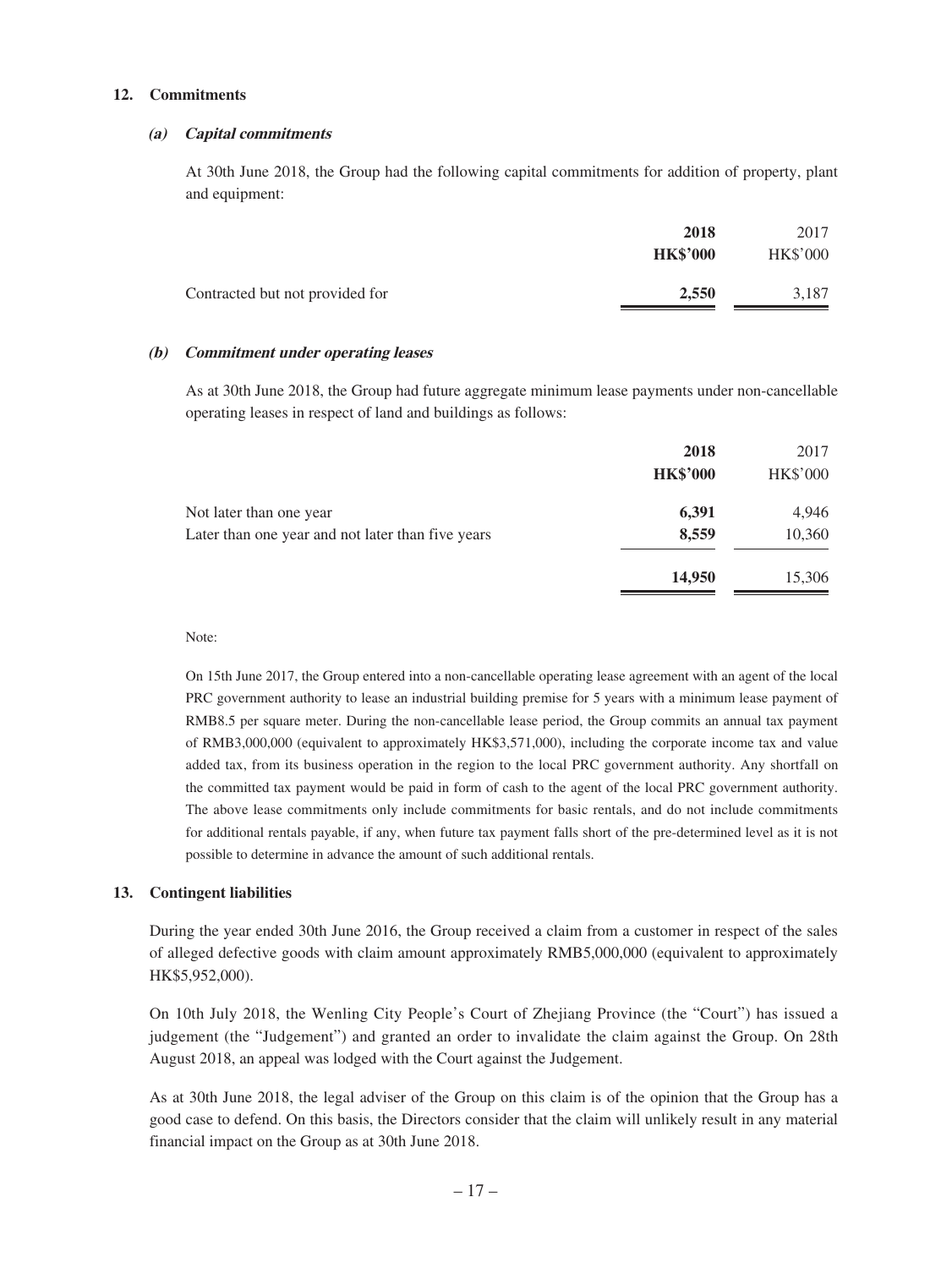### **DIVIDEND**

The Directors have resolved to recommend the payment of a final dividend of HK2.0 cents per share for the year ended 30th June 2018 (2017: HK2.0 cents). The proposed final dividend, together with the interim dividend of HK1.0 cent (2017: HK1.0 cent), will make a total distribution of HK3.0 cents per share for the year (2017: HK3.0 cents). The proposed final dividend, if approved at the forthcoming Annual General Meeting of the Company to be held on Thursday, 22nd November 2018 (the "AGM"), will be payable in cash on Friday, 14th December 2018 to members whose names appear on the register of members of the Company on Monday, 3rd December 2018.

## **CLOSURE OF REGISTER OF MEMBERS**

The register of members of the Company will be closed from Monday, 19th November 2018 to Thursday, 22nd November 2018 (both dates inclusive) during which period no transfer of shares will be registered for determining the shareholders who are entitled to attend and vote at the meeting. In order to be eligible to attend and vote at the meeting, all properly completed transfer forms accompanied by the relevant share certificates must be lodged with the Company's branch share registrar in Hong Kong, Union Registrars Limited, Suites 3301-04, 33/F., Two Chinachem Exchange Square, 338 King's Road, North Point, Hong Kong for registration not later than 4:00 p.m. on Friday, 16th November 2018.

The register of members of the Company will be closed from Thursday, 29th November 2018 to Monday, 3rd December 2018 (both dates inclusive) during which period no transfer of shares will be registered for determining the shareholders who are entitled to the proposed final dividend for the year ended 30th June 2018. In order to qualify for the proposed final dividend for the year ended 30th June 2018, all properly completed transfer forms accompanied by the relevant share certificates must be lodged with the Company's branch share registrar in Hong Kong, Union Registrars Limited, Suites 3301-04, 33/F., Two Chinachem Exchange Square, 338 King's Road, North Point, Hong Kong for registration not later than 4:00 p.m. on Wednesday, 28th November 2018.

### **MANAGEMENT DISCUSSION AND ANALYSIS**

### **BUSINESS REVIEW**

The global economy has been stable in the past year. Benefitting from the relatively stable exchange rate of the Renminbi, the rising global oil price and the proven strategies to enhance product quality and expand its customer base, both selling price and quantity of the Group's products improved and turnover of three major businesses also recorded growth. For the year ended 30th June 2018, the Group delivered an outstanding business performance with a total turnover amounting to HK\$1,995,313,000 (2017: HK\$1,580,329,000), representing a substantial year-on-year growth of 26.3%.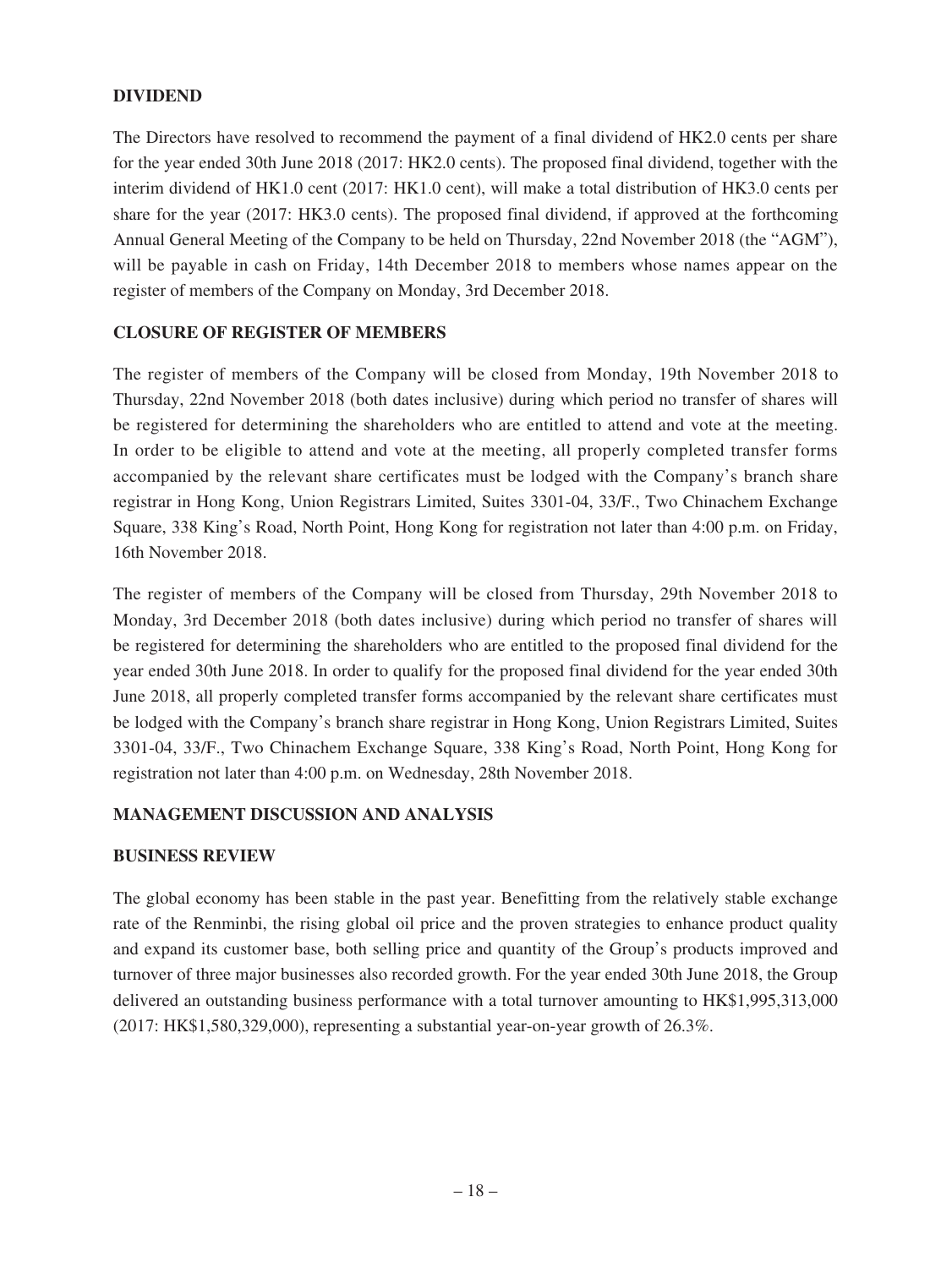During the year, the Group's gross profit grew by 16.7% to HK\$253,932,000 (2017: HK\$217,524,000). The increase in income from the plastics trading business has changed the Group's product mix in the year, causing the gross profit margin to drop slightly by one percentage point to 12.7%. Nevertheless, the notable increase in shipment and product selling price of the business segment led to a surge of 34.1% in the profit attributable to equity holders of the Company to HK\$46,171,000 (2017: profit attributable to equity holders of the Company: HK\$34,430,000). Basic earnings per share were HK12.51 cents (2017: basic earnings per share: HK9.33 cents).

To reward shareholders for their unwavering support, the Board of Directors recommends the payment of a final dividend of HK2.0 cents per share. Together with the interim dividend of HK1.0 cent per share for the six months ended 31st December 2017, the total dividend for the year was HK3.0 cents per share.

Among the Group's three major businesses, the plastics trading business has achieved the strongest performance. With the success of the Group's effort to adjust its sales strategy, its cooperation with world-renowned fast food restaurant chains has become progressively more mature. In addition to domestic sales, its products are now exported to ASEAN countries. As a result, the Group has secured considerably more bulk orders when compared with last year, driving segmental turnover to jump by 34.6% year-on-year to HK\$1,431,478,000. The proportion of turnover from the plastics trading business also increased from 67.3% last year to 71.7%. Gross profit margin rose by 0.7 percentage point and profit before taxation recorded HK\$25,694,000 respectively. The Group will continue to further implement the current cooperation model in order to actively prospect for other renowned brands and expand its customer base, hoping to promote this mature operation model to other customers. Besides, the Group has paid close attention to the raw material supply of new energy electric vehicles and the fact that the market is looking for low petroleum consumption and low emission features in traditional internal combustion engine-powered automobiles. As the market prefers to use turbo engines with smaller capacity and shows a stronger demand for high heat-resistant and heat-insulating function plastic materials, the Group will strive to capture the opportunities arising from related market growth. Apart from serving traditional home appliance producers, the Group also provides necessary raw materials to a new generation of Internet of Things ("IoT") household product developers in order to create new income sources.

As for the engineering plastic business targeting the Hong Kong local market and the export market in Europe, the Group has implemented measures to broaden income sources and reduce expenditure and invest more resources in Research and Development ("R&D"). Shipments in this business segment continued to increase, resulting in a 20.1% rise in turnover to HK\$238,672,000. Gross profit margin maintained stable and profit before taxation surged 40.7%. Considerable orders were received as the Group's environmentally-friendly foldable household items and high-end brands for infant toys have been well-received by branded customers. The Group's Shanghai and Dongguan branches reported the most satisfactory performance. Turnover from these two branches climbed 28.6% year-on-year and profit before taxation also soared 62.9%. With the completion of optimisation of the production facilities and commencement of operation, the Group's production capacity and product quality have been enhanced as it further realises its strengths in production technologies and R&D and bolsters its overall profitability.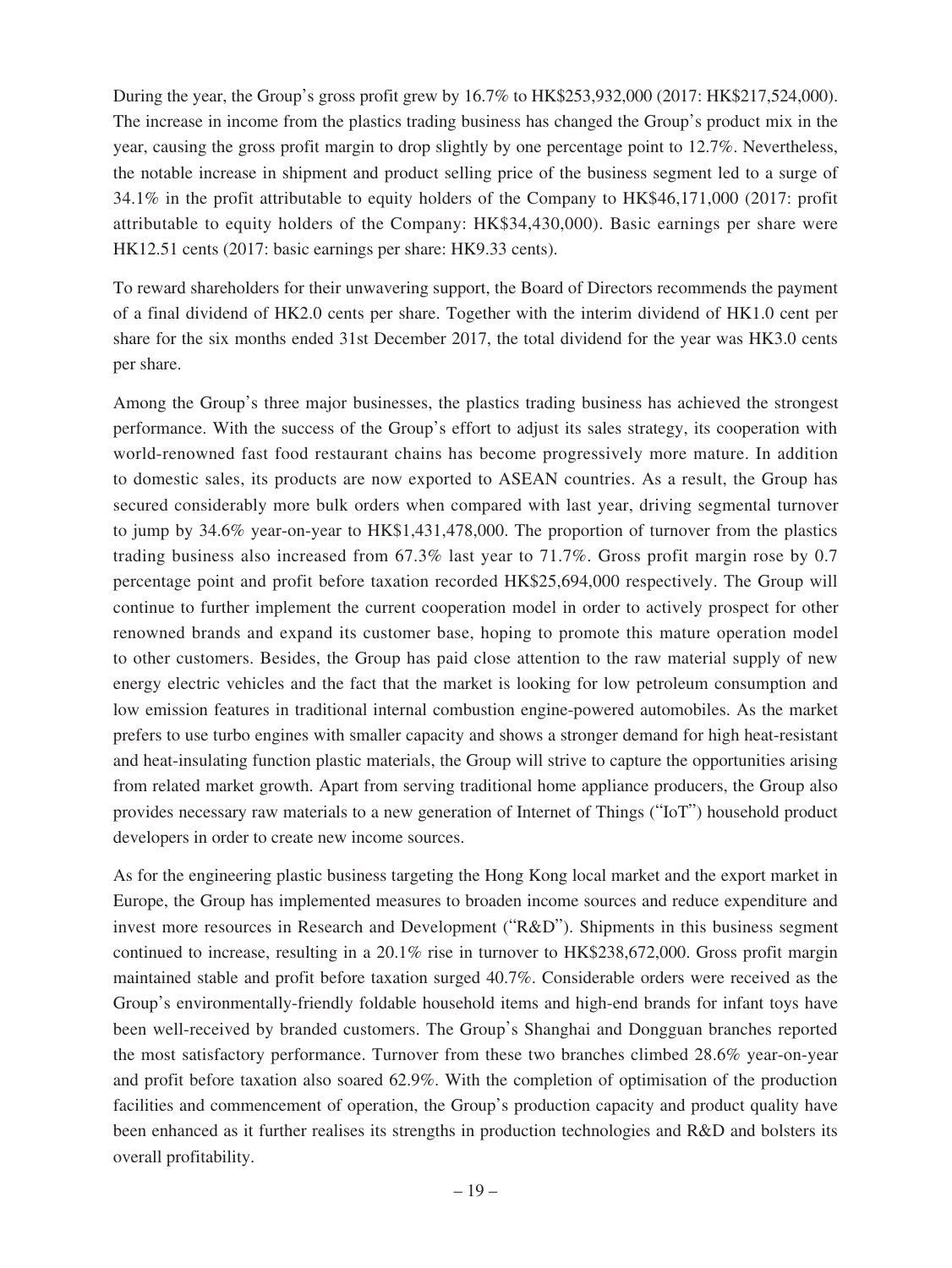Regarding the colorants, pigments and compounded plastic resin business segment, turnover has increased by 2.9% to HK\$324,730,000. Due to the keen competition in the food packaging market and the impact from the consumer electronic product cycle, gross profit margin was 1.6 percentage points lower than last year. The Group also recorded a one-off additional expense item generated from the relocation of plants in Xiamen, the absence of the reversal of the impairment of deposit for acquisition of properties recorded last year and the rising of labour, administration and logistics costs during the year, meant that profit before taxation declined by 69.4%. To enhance the overall business performance and mitigate potentially adverse effects arising from the external economic environment, the Group has strategically strengthened its cooperation with renowned automobile brands in China in order to capture a larger market share there. In addition, Shanghai branch will continue to manufacture automobile-related products while Xiamen branch will continue manufacture high quality sanitary products and provide value-added services. With the aim of exploring more business prospects in China, the Group hopes to open up new income sources and find new customers.

## **PROSPECTS**

The stable supply in the oil market and moderate rises in the price of oil are expected to have a positive impact on boosting the demand for and price of industrial raw materials. However, the trade friction between China and the United States ("US") will lead to increasing risks in the Chinese economy, and the fluctuation of Renminbi exchange rate and the production costs in China will exert additional pressure on companies. Thus, the management remains cautious about the future development of the Group's overall business.

With respect to business development, the Group will continue to execute its set development direction – broadening its customer base, creating new income sources, and exploring more potential markets and regions. Apart from continuously manufacturing traditional home appliances and maintaining stable relationships with major toy manufacturers, the Group will directly negotiate with endcustomers and will allocate more resources in prospecting for more end-customers such as sanitary products and construction materials companies in order to support China's policy of boosting the domestic sales market. Furthermore, to create new income sources, the Group plans to work with new technical institutions to jointly invest in R&D resources in developing high value-added products with high margins. Meanwhile, the Group is actively preparing for expanding into the Greater Bay Area market in order to seize the development opportunities in different markets through domestic and overseas business development, thereby generating long-term stable income and enhancing its overall profit performance.

As for cost control, the Group will continue implementing strict cost control measures. While lowering administrative and distribution expenses and borrowing costs, the Group will also promote electronic administration processes in full strength. This initiative not only will help streamline the many and complicated workflows, but also will improve the overall administration in turn achieving greater operational efficiency.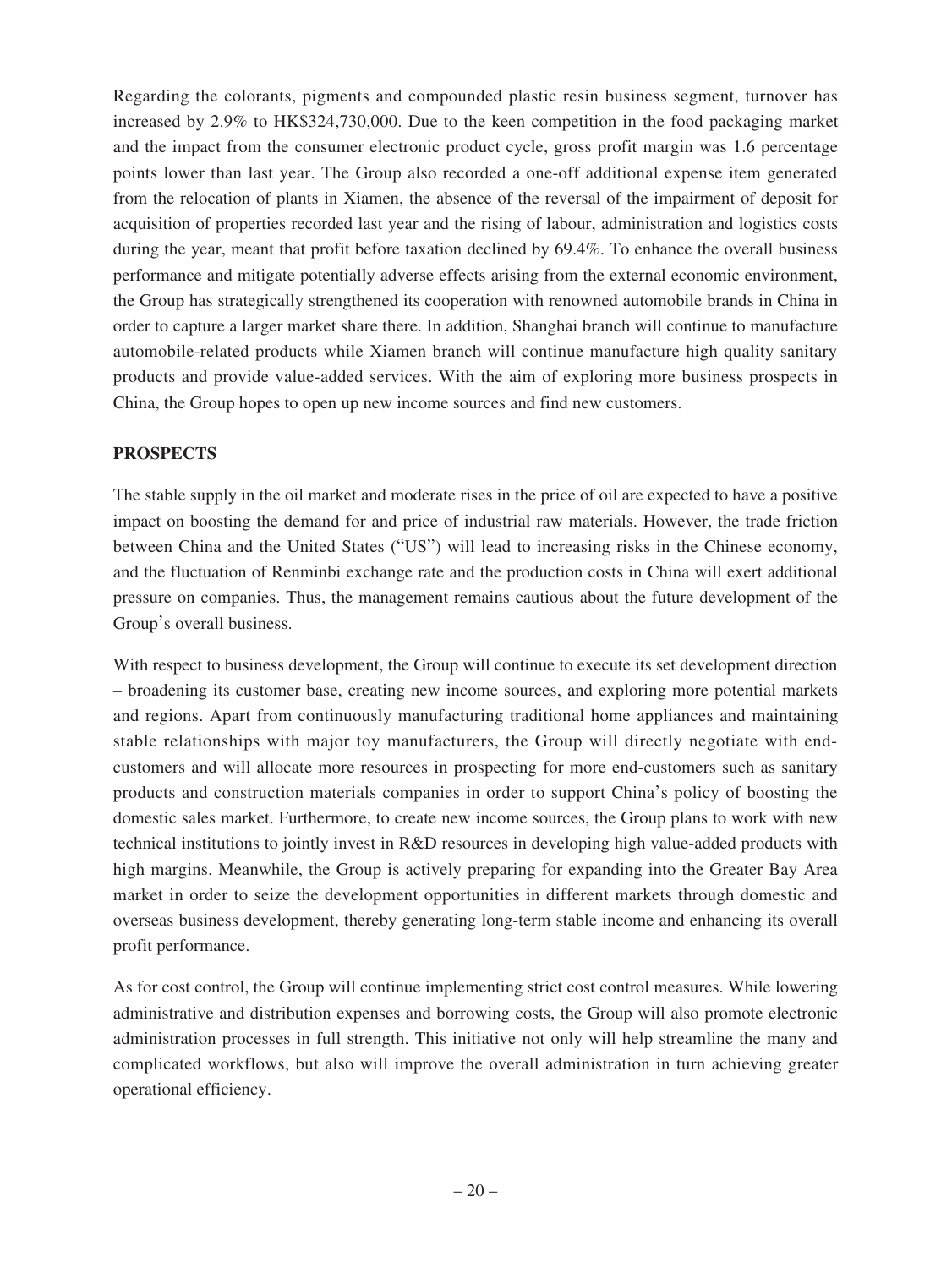The Group will engage in executing sound and pragmatic business strategies as it has previously done in a bid to achieve long-term stable growth and bring long-term promising returns to its shareholders.

# **LIQUIDITY AND FINANCIAL RESOURCES**

The Group generally finances its operations with internally generated cashflow and banking facilities provided by its principal bankers. As at 30th June 2018 the Group has available aggregate banking facilities of approximately HK\$573,071,000, of which approximately HK\$470,311,000 have been utilised and were secured by corporate guarantees issued by the Company and legal charges on certain leasehold land and buildings, investment properties and restricted bank deposits in The People's Republic of China and Hong Kong owned by the Group. The Group's cash and bank balances as at 30th June 2018 amounted to approximately HK\$117,716,000. The Group's gearing ratio as at 30th June 2018 was approximately 73.7%, based on the total bank borrowings of approximately HK\$375,529,000 and the shareholders' funds of approximately HK\$509,215,000.

### **FOREIGN EXCHANGE RISK**

The Group's borrowings and cash balances are primarily denominated in Hong Kong dollars, Renminbi and US dollars. The Group's purchases were principally denominated in US dollars. The Group closely monitors currency fluctuations and manages its exchange risk by entering into forward exchange contracts from time to time.

At 30th June 2018, the Group had outstanding commitments in respect of forward contracts in order to manage the Group's exposure in foreign currencies from its operations as follows:

|                                | 2018    | 2017            |
|--------------------------------|---------|-----------------|
| <b>HK\$'000</b>                |         | <b>HK\$'000</b> |
| Sell HK dollars for US dollars | 148,200 | 148,200         |

### **EMPLOYEE INFORMATION**

As at 30th June 2018, the Group had approximately 716 full-time employees. The Group's emolument policies are formulated on the performance of individual employees and are reviewed annually. The Group has an incentive scheme which is geared to the profit of the Group and the performance of its employees, as an incentive to motivate its employees to increase their contribution to the Group. The Group also provides social or medical insurance coverage, and provident fund scheme (as the case may be) to its employees depending on the location of such employees.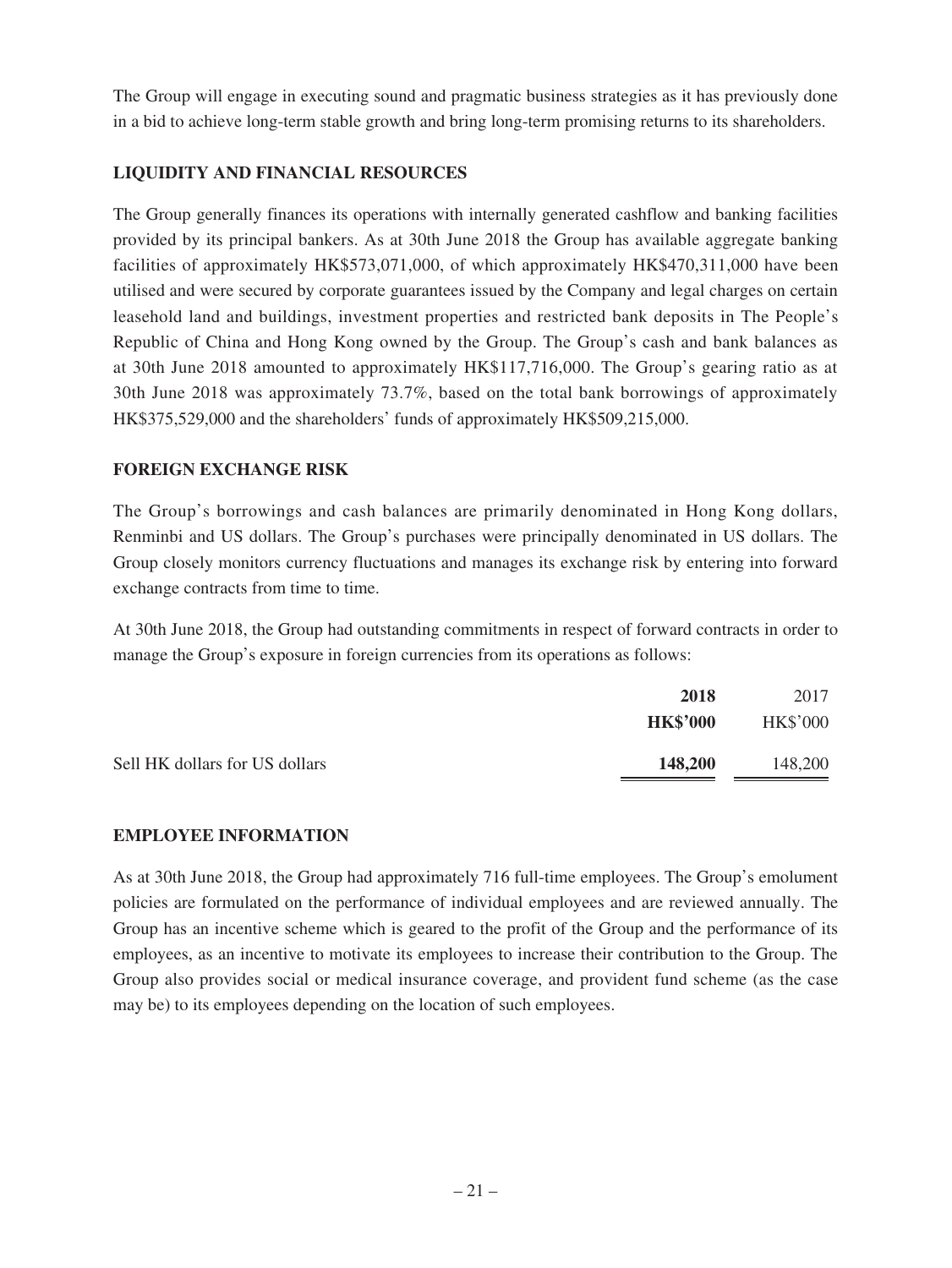# **BASIS OF DETERMINING EMOLUMENT TO DIRECTORS**

The same remuneration philosophy is applicable to the Directors of the Company. Apart from benchmarking against the market, the Company looks at individual competence, contributions and the affordability of the Company in determining the exact level of remuneration for each Director. Appropriate benefits schemes are in place for the Directors similar to those offered to other employees of the Group.

# **PURCHASE, SALE AND REDEMPTION OF THE COMPANY'S LISTED SECURITIES**

The Company has not redeemed any of its shares during the year. Neither the Company nor any of its subsidiaries has purchased or sold any of the Company's listed securities during the year.

# **COMPLIANCE WITH THE MODEL CODE FOR SECURITIES TRANSACTIONS BY DIRECTORS**

The Company has adopted a code of conduct regarding Directors' securities transactions on terms no less exacting than the required standard set out in the Model Code set out in Appendix 10 to the Rules Governing the Listing of Securities (the "Listing Rules") on The Stock Exchange of Hong Kong Limited ("HKSE"). Having made specific enquiry to all Directors of the Company, all Directors have confirmed that they had complied with the required standard set out in the Model Code and the Company's code of conduct regarding Directors' securities transactions during the period.

# **ANNUAL GENERAL MEETING**

The Annual General Meeting of the Company will be held on Thursday, 22nd November 2018 and the Notice of Annual General Meeting will be published and despatched in the manner as required by the Listing Rules in due course.

# **CORPORATE GOVERNANCE PRACTICE**

The Company is committed to the establishment of good corporate governance practices and procedures which serve as an important element of risk management throughout the growth and expansion of the Company. The Company emphasises on maintaining and carrying out sound, solid and effective corporate governance principles and structures.

The Company has complied with all the applicable code provisions as set out in Corporate Governance Code and Corporate Governance Report to the Appendix 14 of the Listing Rules (the "CG Code") throughout the year ended 30th June 2018, except for the deviation as mentioned below.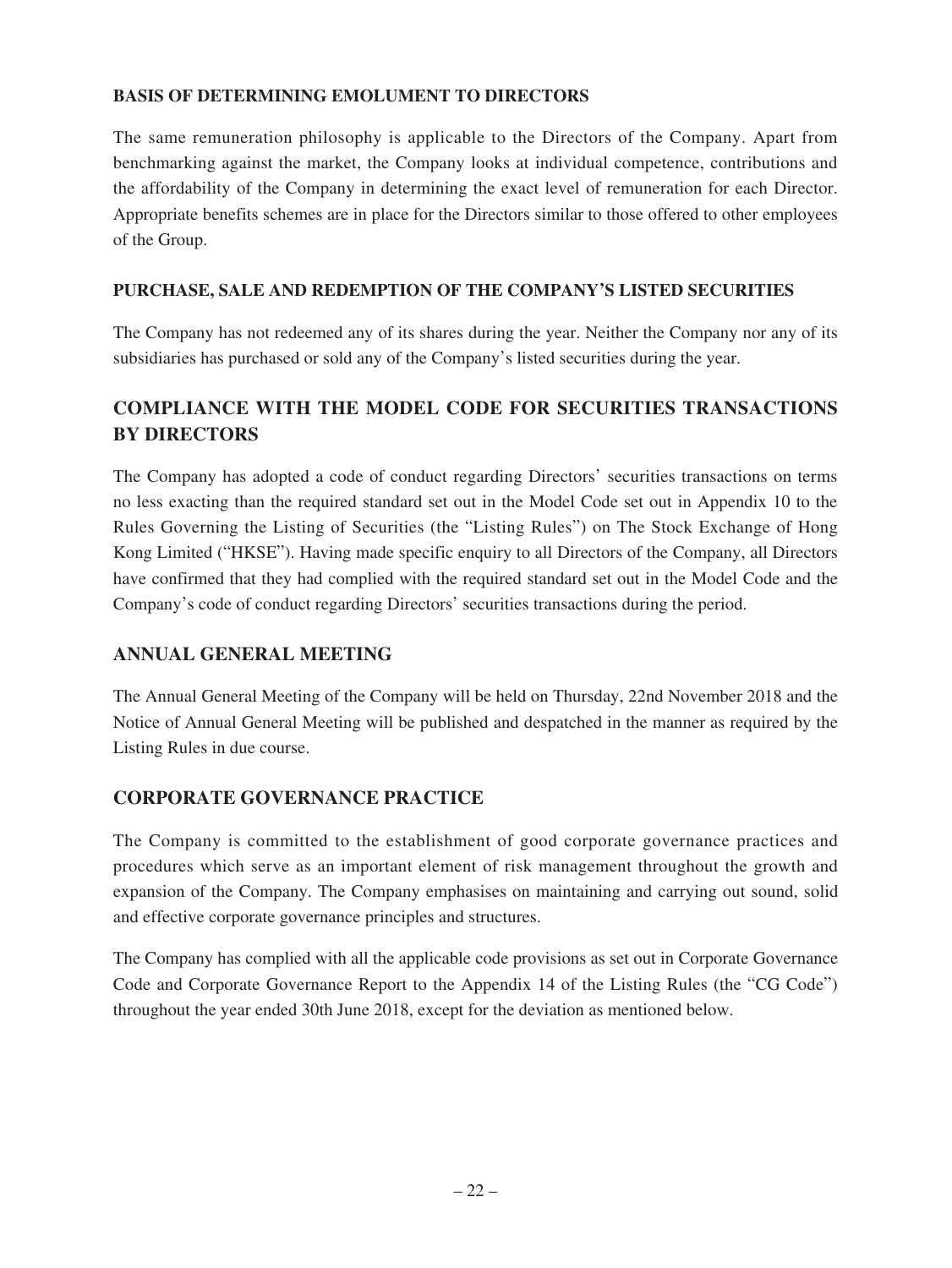According to the code provision A.2.1 of the CG Code, the roles of chairman and chief executive officer (chief executive for CG Code) should be separate and should not be performed by the same individual. Up to the date of this announcement, the Board has not appointed any individual to be the chief executive. The roles of the chief executive have been performed collectively by all the executive Directors, including the chairman, of the Company. The Board considers that this arrangement allows contributions from all executive Directors with different expertise and is beneficial to the continuity of the Company's policies and strategies. Going forward, the Board will periodically review the effectiveness of this arrangement and considers appointing an individual as chief executive when it thinks appropriate.

### **AUDIT COMMITTEE AND REVIEW OF RESULTS**

The Audit Committee of the Company (the "Audit Committee") provides an important link between the Board and the Company's auditor in matters coming within the scope of the group audit. It also reviews the effectiveness of the external audit and of internal controls and risk evaluation. The Audit Committee comprises three independent non-executive Directors, namely Mr HO Wai Chi, Paul, Mr CHAN Dit Lung and Mr CHING Yu Lung. The Audit Committee has reviewed with management the accounting principles and practices adopted by the Group and discussed internal controls and financial reporting matters including a review of the annual financial statements for the year ended 30th June 2018 with the Directors.

The figures in respect of the Group's consolidated income statement, consolidated statement of comprehensive income, consolidated balance sheet and the related notes thereto for the year ended 30th June 2018 as set out in the results announcement have been agreed by the Group's auditor, PricewaterhouseCoopers, to the amounts set out in the Group's audited consolidated financial statements for the year. The work performed by PricewaterhouseCoopers in this respect did not constitute an assurance engagement in accordance with Hong Kong Standards on Auditing, Hong Kong Standards on Review Engagements or Hong Kong Standards on Assurance Engagements issued by the HKICPA and consequently no assurance has been expressed by PricewaterhouseCoopers on this results announcement.

### **REMUNERATION COMMITTEE**

The Company has formulated written terms of reference for the remuneration committee of the Company (the "Remuneration Committee") which stated clearly its authorities and duties in accordance with the requirements of HKSE. The Remuneration Committee consists of three independent non-executive Directors, namely Mr HO Wai Chi, Paul, Mr CHAN Dit Lung and Mr CHING Yu Lung and an executive Director, Mr HUI Sai Chung.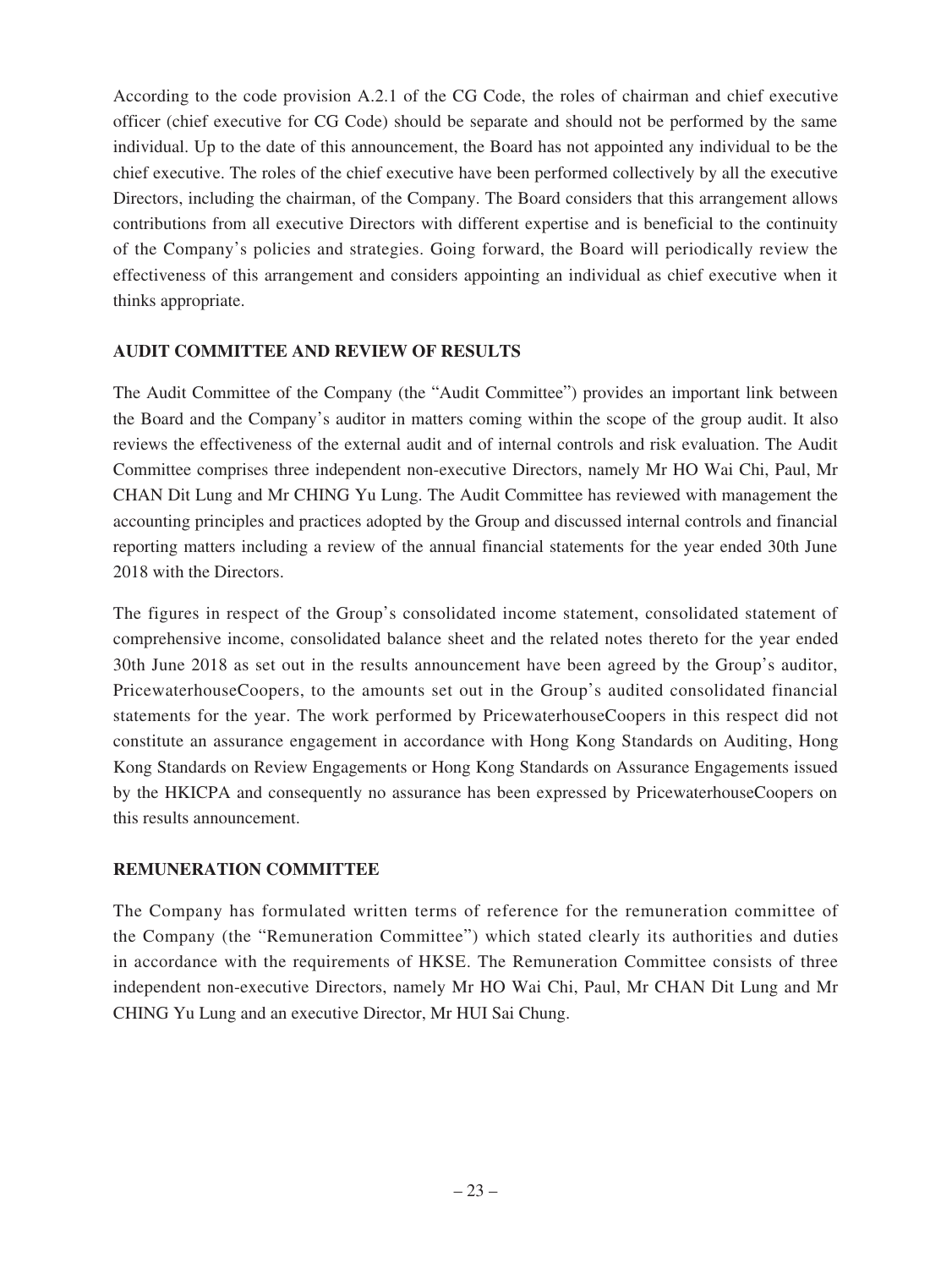The Remuneration Committee is responsible for ensuring formal and transparent procedures for developing remuneration policies and overseeing the remuneration packages of the executive Directors and senior management. It takes into consideration on factors such as salaries paid by comparable companies, time commitment and responsibilities of Directors and senior management. The Remuneration Committee meets at least once a year to assess the performance and review the annual salaries and bonus of the senior executives. The Remuneration Committee held two meetings during the year ended 30th June 2018.

## **NOMINATION COMMITTEE**

A nomination committee of the Company (the "Nomination Committee") was established on 26th March 2012 with written terms of reference in accordance with the requirements of HKSE. The Nomination Committee consists of three independent non-executive Directors, namely Mr HO Wai Chi, Paul, Mr CHAN Dit Lung and Mr CHING Yu Lung and an executive Director, Mr HUI Sai Chung.

The Nomination Committee is responsible for reviewing the structure, size and composition of the Board (including the skills, knowledge and experience) on a regular basis and make recommendations to the Board regarding any proposed changes; identifying individuals suitably qualified to become Board members and select or make recommendations to the Board on the selection of, individuals nominated for directorships; assessing the independence of independent non-executive Directors; and making recommendations to the Board on relevant matters relating to the appointment or reappointment of Directors and succession planning for Directors. The Nomination Committee would review the Board's composition from time to time where Board diversity would be considered from a number of aspects, including but not limited to gender, age, cultural and education background, ethnicity, professional experience, skills, knowledge and length of services.

The Nomination Committee meets at least once a year to assess the structure, size and composition of the Board. The Nomination Committee held two meetings during the year ended 30th June 2018 to review the structure, size and composition (including the skills, knowledge and experience) of the Board.

# **CORPORATE GOVERNANCE COMMITTEE**

A corporate governance committee of the Company (the "Corporate Governance Committee") was established on 26th March 2012 with written terms of reference in accordance with the CG Code. The Corporate Governance Committee consists of all independent non-executive Directors, namely Mr HO Wai Chi, Paul, Mr CHAN Dit Lung, and Mr CHING Yu Lung.